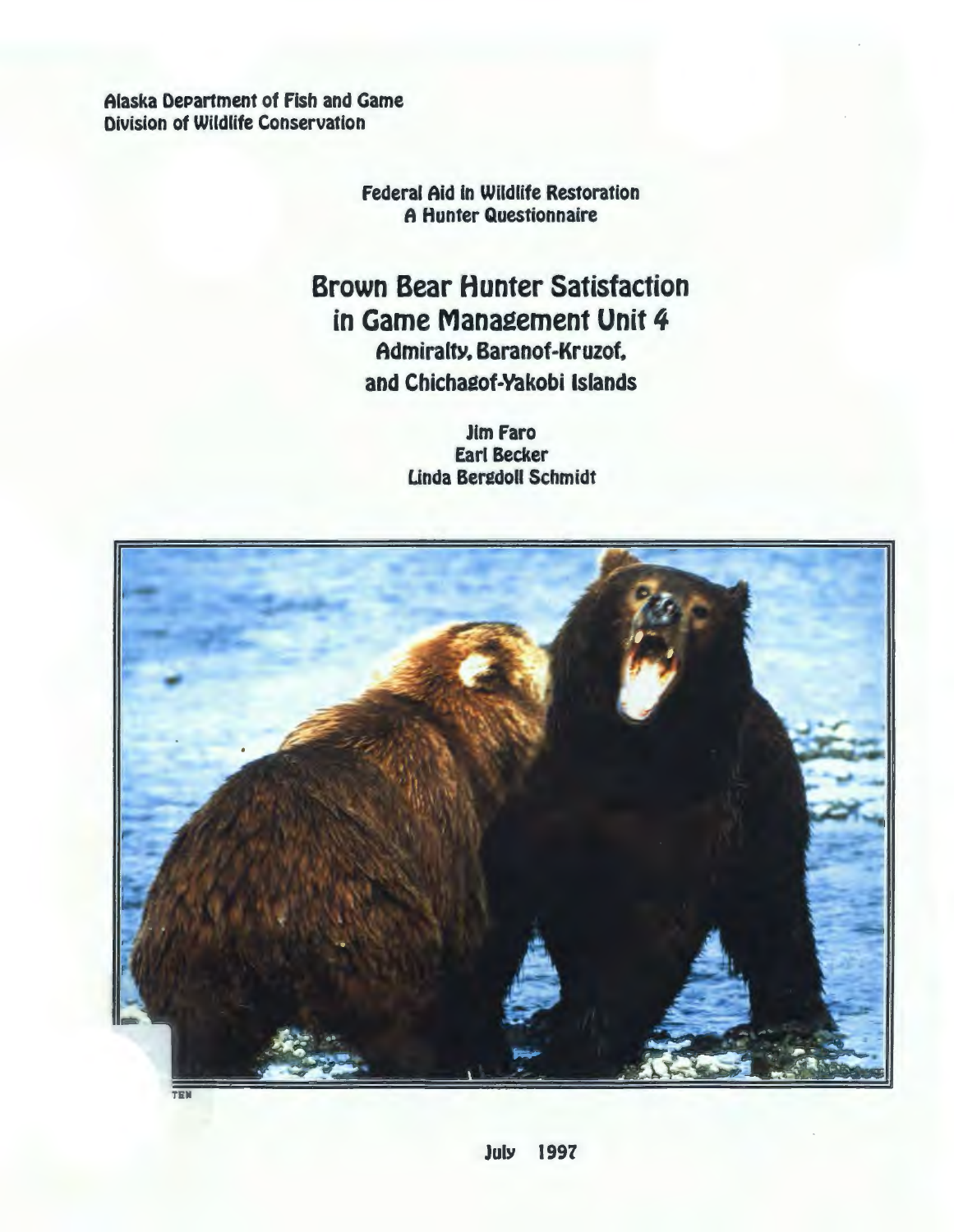## STATE OF ALASKA Tony Knowles, Governor

## DEPARTMENT OF FISH AND GAME Frank Rue, Commissioner

## DIVISION OF WILDLIFE CONSERVATION Wayne L. Regelin, Director

Persons intending to cite this material should receive permission from the author(s) and/or the Alaska Department of Fish and Game. Because most reports deal with preliminary results of continuing studies, conclusions are tentative and should be identified as such. Please give authors credit.

Free copies of this report and other Division of Wildlife Conservation publications are available to the public. Please direct requests to our publications specialist.

> Mary Hicks Publications Specialist ADF &G, Wildlife Conservation P.O. Box 25526 Juneau, AK 99802 (907) 465-4190

The Alaska Department of Fish and Game administers all programs and activities free from discrimination on the basis of race, religion, color, national origin, age, sex, marital status, pregnancy, parenthood, or disability. For information on alternative formats for this and other department publications, please contact the department ADA Coordinator at (voice) 907-465-4120, (TDD) 1-800-478-3648, or FAX 907-586-6595. Any person who believes she/he has been discriminated against should write to ADF &G, PO Box 25526, Juneau, AK 99802-5526 or O.E.O., U.S. Department of the Interior, Washington DC 20240.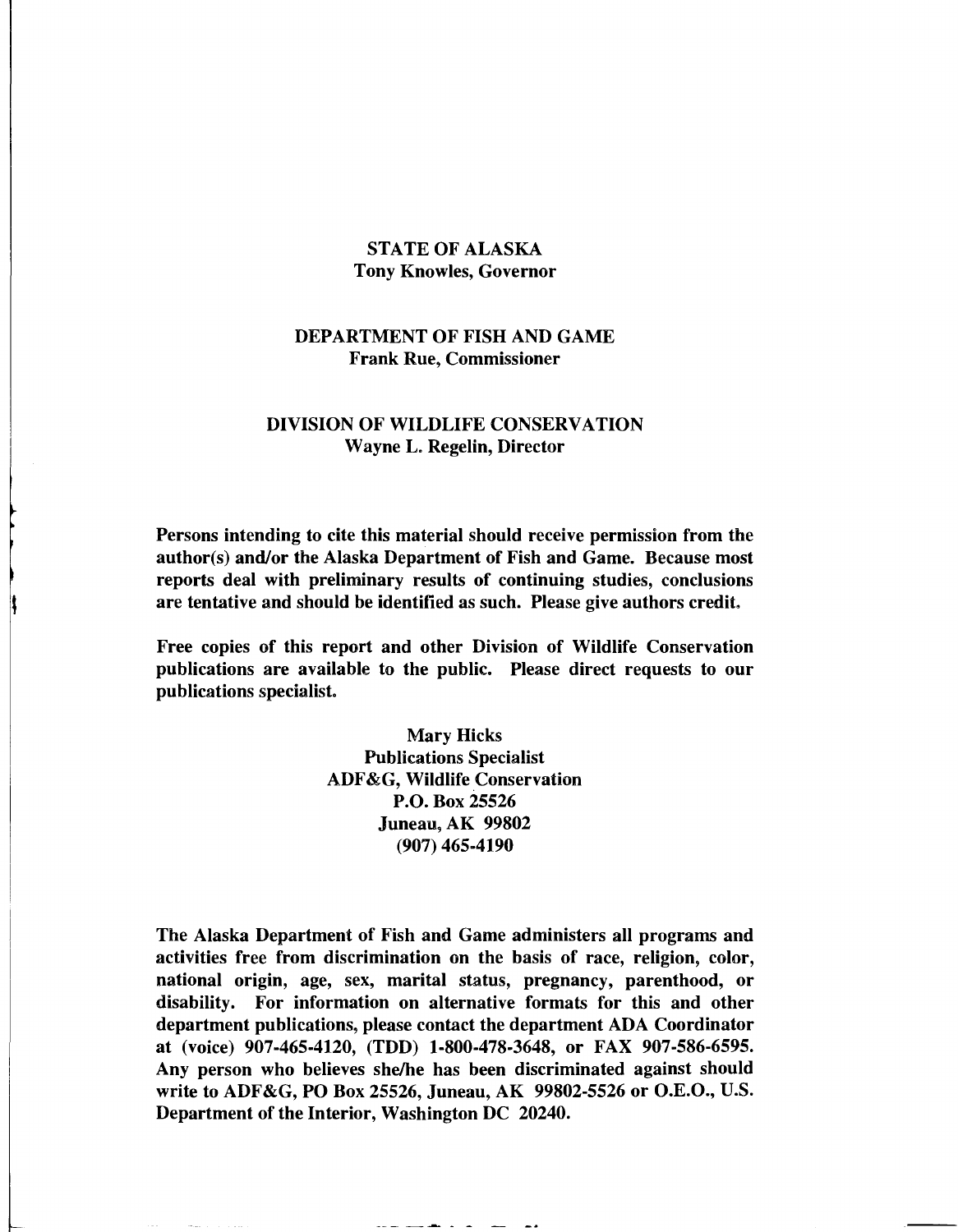# BROWN BEAR HUNTER SATISFACTION GAME MANAGEMENT UNIT 4 ADMIRALTY, BARANOF-KRUZOF, AND CHICHAGOF-YAKOBI ISLANDS

 $\sim 10^{-1}$ 

Jim Faro Earl Becker Linda Bergdoll Schmidt

Alaska Department of Fish and Game Division of Wildlife Conservation

 $\sim$   $\sim$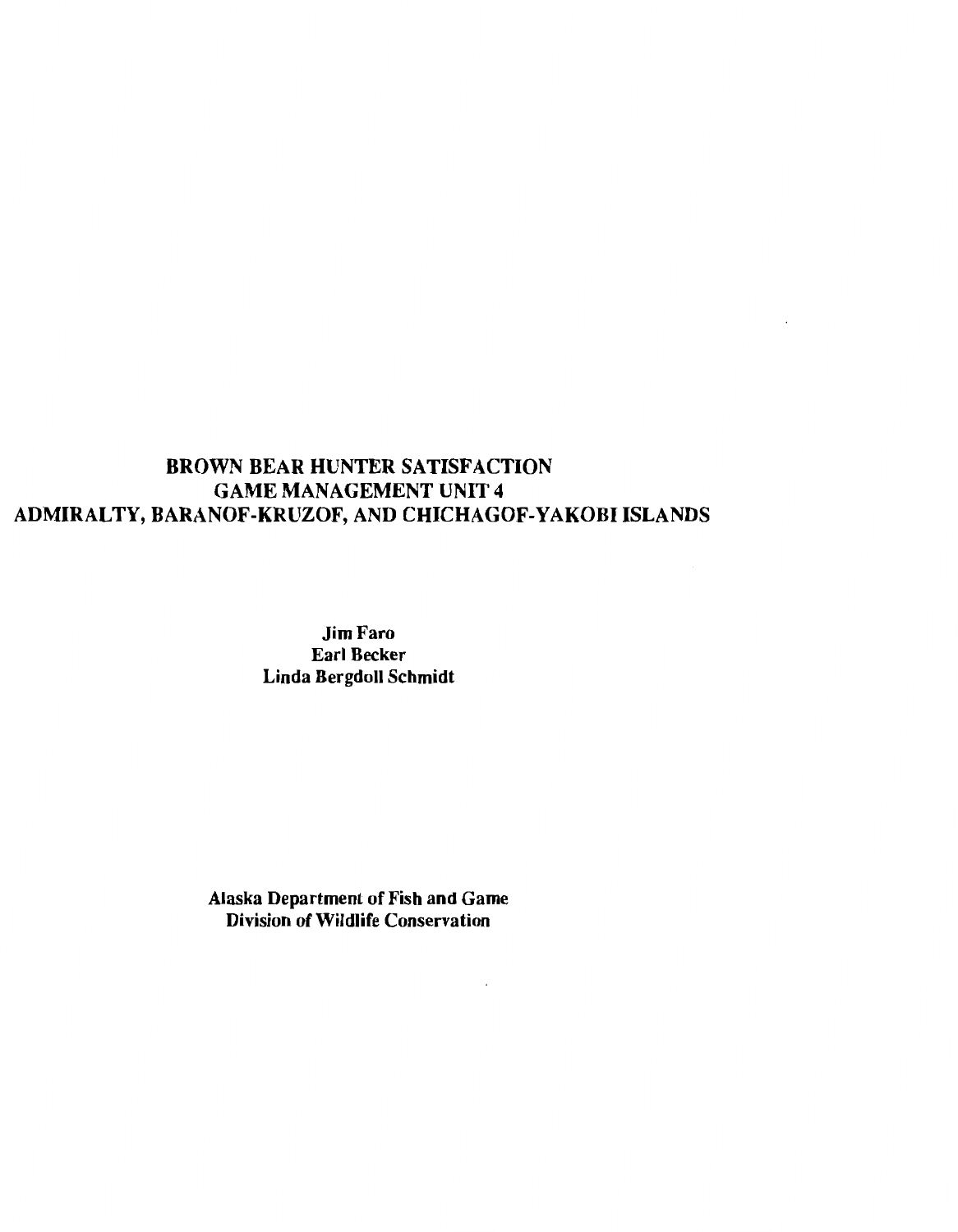# **CONTENTS**

| APPENDIX 1 HUNTER RESPONSE TO GENERAL INFORMATION QUESTION 1, UNIT 4 BROWN |  |
|----------------------------------------------------------------------------|--|
| APPENDIX 2 HUNTER RESPONSE TO GENERAL INFORMATION QUESTION 2, UNIT 4 BROWN |  |
| APPENDIX 3 HUNTER RESPONSE TO GENERAL INFORMATION QUESTION 3, UNIT 4 BROWN |  |
| APPENDIX 4 HUNTER CLASSES AND EXPERIENCE USED TO MODEL RESPONSES TO UNIT 4 |  |

# **BACKGROUND**

In fall 1994 we sent a questionnaire to 746 Unit 4 brown bear hunters who registered for the Unit 4 hunt between fall 1991 and spring 1994. The questionnaire was designed to measure the hunters' acceptability of their hunting experiences.

~ ol ,'

> The data used for this analysis represents opinions of bear hunters and not the attitudes of the general public. The questionnaire resulted from conflicting opinions expressed by persons claiming to speak for hunters. The questionnaire is a formal sampling of bear hunters' opinions and clarifies their attitudes about bear hunting in Unit 4.

#### SUMMARY

The response to the questionnaire was excellent with an 84% return. We analyzed 3 separate return periods, based on the dates of the initial mail-out and 2 reminder letters, and found no significant response bias over time. Therefore the returns were treated as a single database. Our analysis focused on the entire unit and data subsets for hunters of 1) Admiralty Island, 2) Baranof-Kruzof islands, 3) Chichagof-Yakobi islands excluding the Northeast Chichagof Controlled Use Area (NECCUA), and 4) NECCUA. We analyzed the responses by hunter groups, including all hunters, unsuccessful hunters, successful hunters, Alaska residents, and guided hunters. The guided hunter group was selected rather than nonresidents because of the high profile of the Unit 4 bear guide controversy. With only 19 of 224 nonresidents in the response guided by Alaska relatives, the "guided" group represents nonresidents, and the labels are used interchangeably. Unit 4 brown bear hunters are not unhappy with the Unit 4 hunting experience but do seem resistant to change in regulations.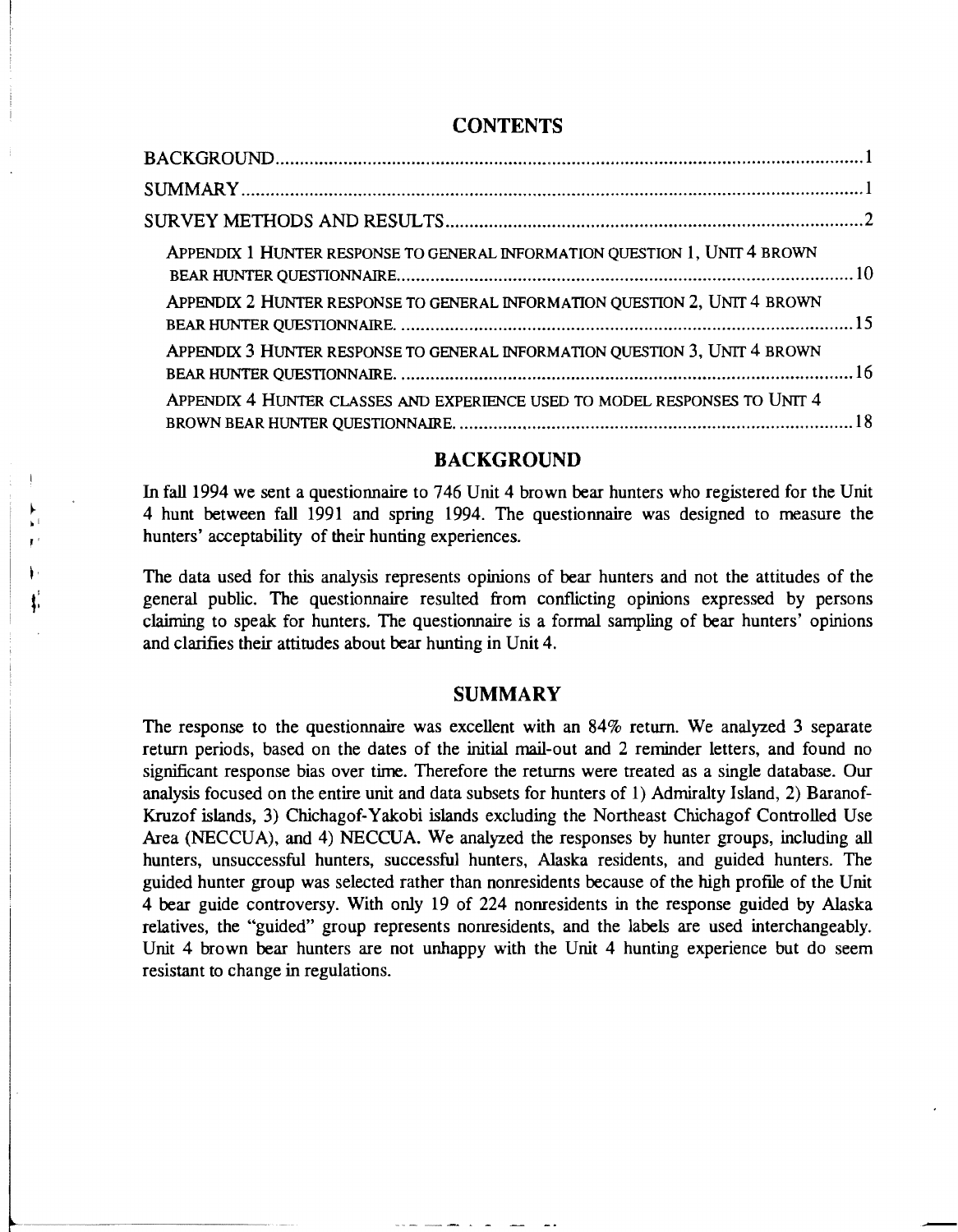# **SURVEY METHODS AND RESULTS**

The combined response for all mailings was as follows:

| Total questionnaires mailed    | 746 |
|--------------------------------|-----|
| Invalid mailing addresses      | 123 |
| Deliverable questionnaires     | 623 |
| <b>Ouestionnaires returned</b> | 523 |
| Hunters that failed to respond | 100 |

In the general information section of the questionnaire, we asked 3 questions:

Gil. How would you rate your most recent hunting experience in Unit 4? (Rated 1-10 with  $1 =$  poor and  $10 =$  excellent)

GI2. Do you plan to hunt bear in Unit 4 again?

GI3. How many other hunting parties did you encounter in your most recent bear season?

Question Gil. How would you rate your most recent hunting experience in Unit 4?

Using the 1-10 scale, most hunters gave their hunting experience in Unit 4 high marks (Appendix 1). The data were evaluated in two ways. An average score was determined by adding scores and dividing by the number of hunters who responded. An "approval rating" was developed by counting the number of responses 6 or higher as positive (conversely scores of 5 or lower indicated hunter dissatisfaction), and determining the percent of positive responses. The data by major hunting areas (Admiralty Island, Baranof-Kruzof islands, Chichagof-Yakobi islands excluding NECCUA, and NECCUA) did not indicate these hunt areas had major differences in hunter satisfaction. Alaska residents tended to rate their hunting experience slightly lower than guided hunters. Successful hunters rated their experience higher and gave higher approval ratings than did unsuccessful hunters. Unsuccessful guided hunters tended to give the lowest ratings. Eighty-three percent of all respondents gave positive ratings.

Question GI2. Do you plan to hunt bear in Unit 4 again?

Most hunters (79%, Appendix 2) said they planned to hunt bears in Unit 4 again. Resident hunters most often answer yes (87%), but even guided hunters indicated a high interest (69%) in returning. Although successful hunters would not be able to take a bear during the next 3 regulatory years, 73% answered positively. For unsuccessful hunters, 81% indicated they would continue to hunt Unit 4. This high degree of interest indicates there is a core of hunters for whom bear hunting is a highly desired activity. We expect these individuals would oppose changes that would reduce their opportunity to hunt.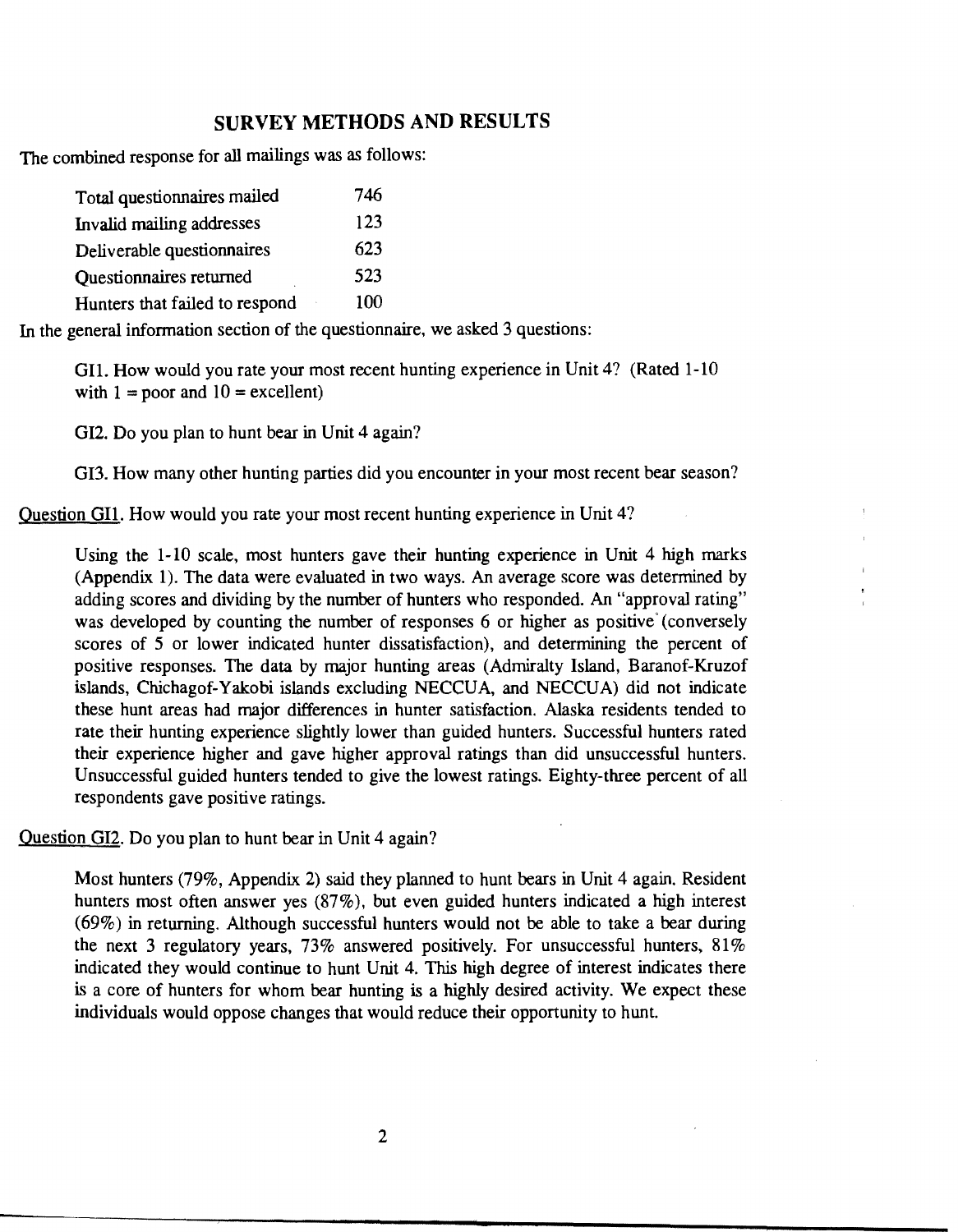# Question GI3. How many other hunting parties did you encounter in your most recent bear season?

A frequent justification for supposed hunter dissatisfaction with current hunting conditions has been crowding or excessive encounters with other hunting groups in the field. The responses to GI3 identified no hunt area in which hunters averaged more than 1.8 encounters with other hunting parties (Appendix 3). Over ha1f of all respondents reported zero to one encounter. Even comparing different classes of hunters within hunt areas did not identify a group that averaged more than 2.0 other hunting parties (Alaska residents hunting NECCUA). This level of contact does not seem high, since the average reported hunt length was 5 days afield. No more than 5% of the hunters encountered six or more hunting parties in any combination of hunters and areas (Appendix 3). The responses to this question along with the responses to statements 4, 5, 6, and 10 indicate current levels of hunter encounters are not a problem.

#### Statements 1 through 20

,,

'' *t*  1'

Hunters were asked if they agreed or disagreed with 20 specific statements concerning hunt conditions or possible changes in the regulations. Various classes of hunters were identified (Appendix 4) and a modeling approach was used to identify similarities and major differences in each group's responses. This approach enabled us to incorporate interactions between variables (e.g., Unit 4 resident fall hunters might have a different opinion on a statement than those in other groups). Most often when differences were identified by modeling, the causes were consistent with the attributes of that hunter class (e.g., nonresidents would be expected to oppose regulations that would reduce only their opportunity to hunt).

Statement 1: High hunting aesthetics should be the primary management goal for brown bears in Unit 4.

| Number    | Strongly | Moderately | Moderately | Strongly | No      |
|-----------|----------|------------|------------|----------|---------|
| Responses | Agree    | Agree      | Disagree   | Disagree | Opinion |
| 489.      | 189      | 191        | 40         | 25       | 44      |

Seventy eight percent of the respondents agreed with the statement. Modeling indicated general agreement for all hunter subclasses. For all hunt areas except NECCUA, nonresidents showed the strongest agreement, followed by nonlocal Alaskans, and Unit 4 residents. In the NECCUA area, Unit 4 residents were neutral about aesthetics. This may be the result of local residents expressing dissatisfaction about restrictions placed on bear hunting in that area or a reaction to the dump bear issue in Hoonah. Since aesthetics are important to most bear hunters, it seems reasonable that areas providing unacceptable hunt aesthetics would rate lower on question Gil. However the spread between average scores for major hunt areas was only 7.5-7.7. Pairing this statement's response to GI1 indicates hunters did not have negative opinions on hunting aesthetics.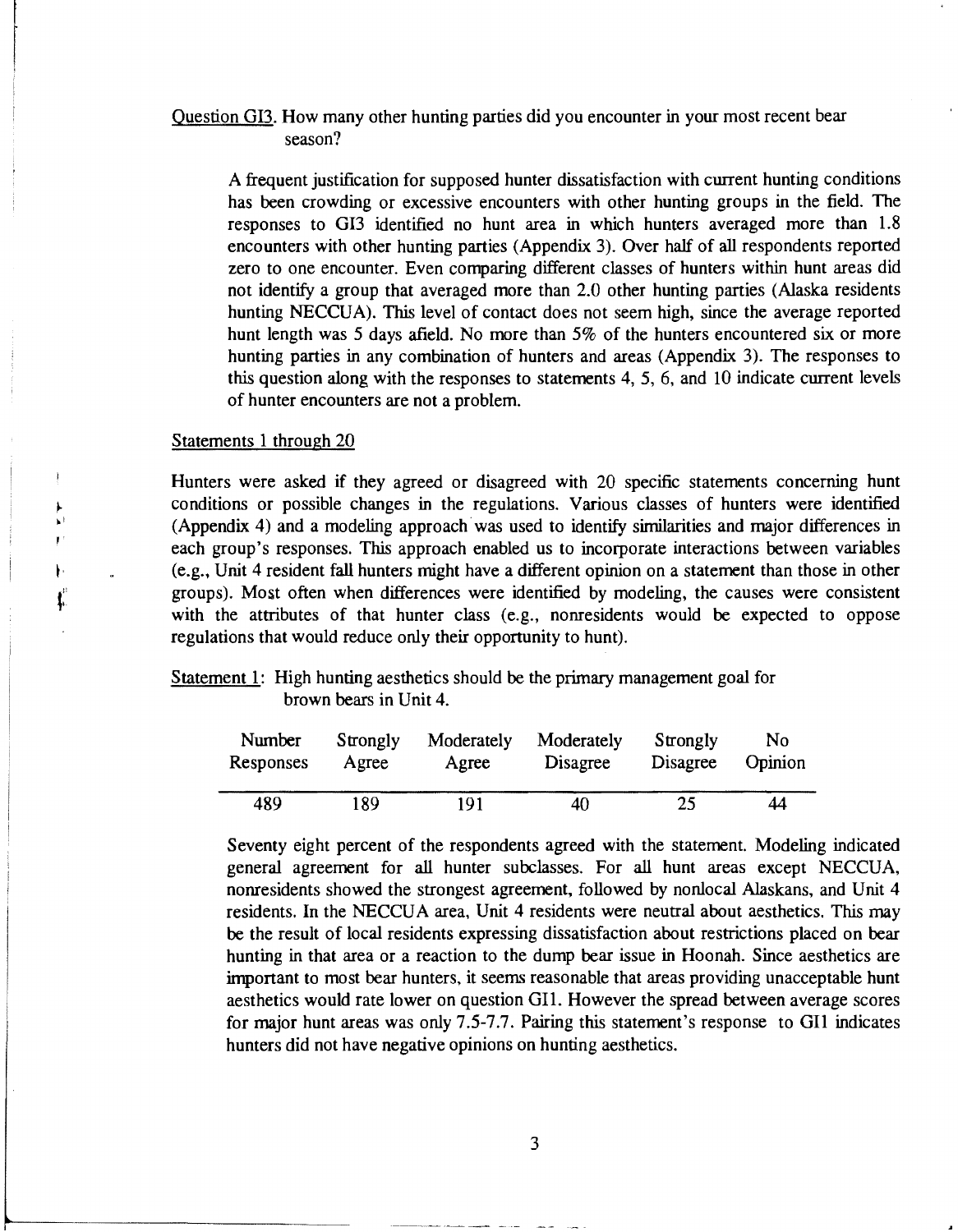- Statement 2: Brown bears in Unit 4 should be managed for the highest biologically acceptable harvest level.
- Statement 3: Brown bears in Unit 4 should be managed for producing older bears in the harvest.

|                | Number<br>Responses | Strongly<br>Agree | Moderately<br>Agree | Moderately<br>Disagree | Strongly<br>Disagree | No<br>Opinion |
|----------------|---------------------|-------------------|---------------------|------------------------|----------------------|---------------|
| O <sub>2</sub> | 505                 | 215               | 163                 |                        | 36                   | 14            |
| Q3             | 504                 | 210               | 196                 | -52.                   | 23                   | 18            |

The responses to these 2 statements are paired because hunters agreed with both; however, they apparently failed to recognize they could be mutually exclusive. One pattern found in modeling was that nonresidents favored the availability of older bears more than did Unit 4 residents or nonlocal Alaska residents. This probably reflects a bias for trophy values associated with the cost of hiring a guide (guided hunters don't want to pay for a young small bear). Both residents and nonresidents were in favor of managing for older bears.

Statement 4: Other hunters in my hunt area(s) detracted from my hunting experience.

| Number    | Strongly | Moderately | Moderately | Strongly | No      |
|-----------|----------|------------|------------|----------|---------|
| Responses | Agree    | Agree      | Disagree   | Disagree | Opinion |
| 502       | 52       | 97         | 113        | 193      | 47      |

Conflicts between hunting parties did not appear as significant as some persons claim; 2 of 3 respondents disagreed with this statement. Because individuals who experience problems are frequently vocal, the issue is high profile for management and can give the appearance of widespread contention. If crowding is contributing to negative bear hunting conditions, the responses to Gil and this statement indicate the problem is not widespread. Modeling identified no hunt area where hunters agreed that other hunters were a problem. In the spring season when bears are the only legal big game, hunters were less tolerant of other groups than in the fall.

Statement 5: The presence of guided brown bear hunters detracted from my experience.

| Number    | Strongly | Moderately | Moderately | Strongly | No      |
|-----------|----------|------------|------------|----------|---------|
| Responses | Agree    | Agree      | Disagree   | Disagree | Opinion |
| 500       | 72       | 80         | 95         | 204      | 49      |

When game resources are limited, competition between classes of hunters often occurs and state residents sometimes wish to reduce the problem by eliminating guided nonresidents. Since registration permits in Unit 4 do not limit hunter numbers, the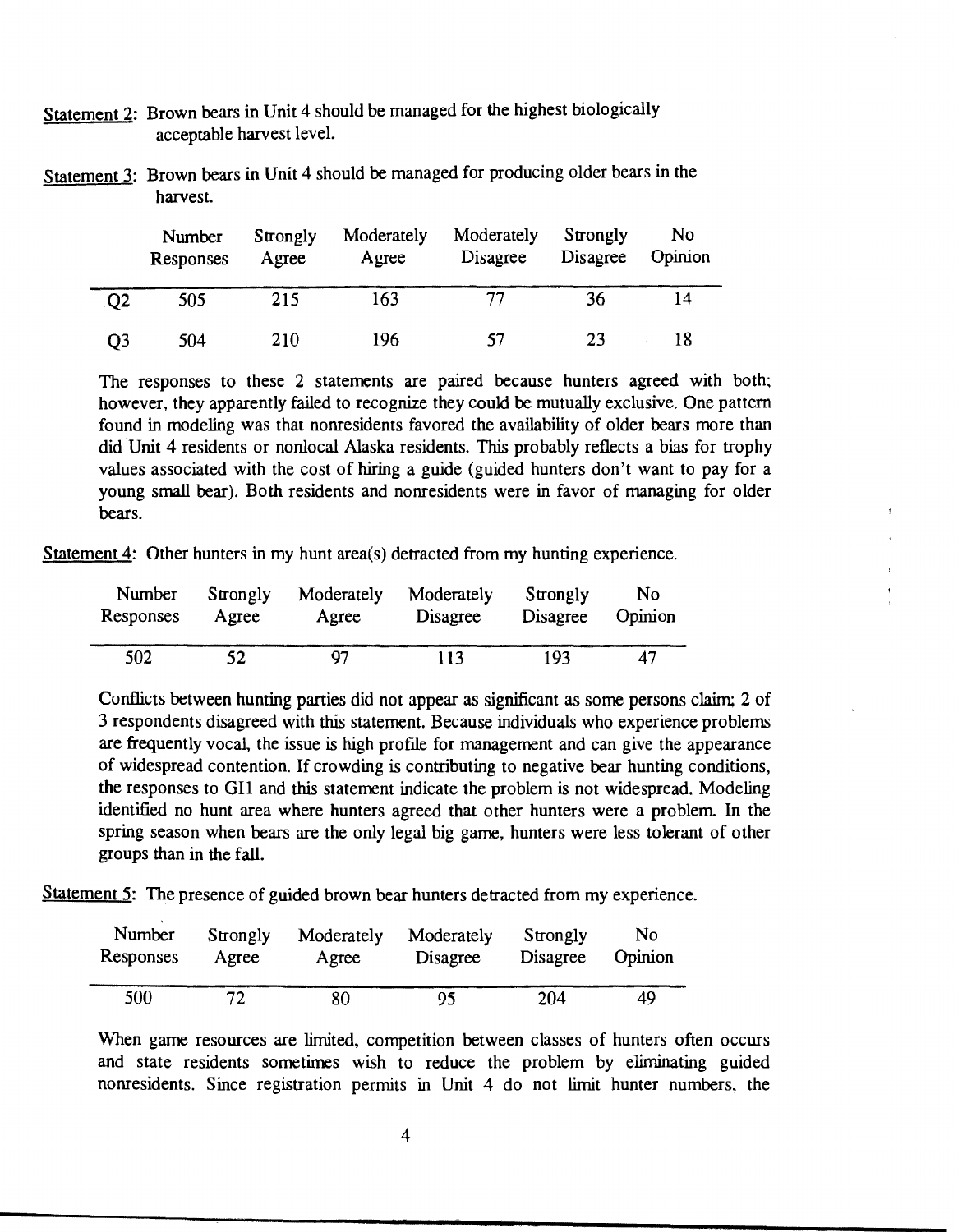opportunity for any hunter class to hunt is not limited. If competition with guided hunters is a perceived problem, it would have to occur during the residents' opportunity to take a bear in the field. The general disagreement with this statement indicates there is not strong anti-guide/nonresident sentiment. Because many of the hunters were themselves guided, they would be expected to disagree. Modeling confirmed that nonresidents disagreed with the statement but Alaskans agreed. Spring resident hunters tended to agree with the statement more than fall hunters. In the spring 58% of Unit 4 resident hunters said guided hunters detracted from their experience; other Alaska residents were neutral. There is not a strong demand to limit guided hunter opportunity.

Statement 6: The presence of other persons not involved in hunting in my hunt area(s) detracted from my hunting experience.

| Number    | Strongly | Moderately | Moderately | Strongly | No.     |
|-----------|----------|------------|------------|----------|---------|
| Responses | Agree    | Agree      | Disagree   | Disagree | Opinion |
| 497       | 40       | 86         | 105        | 207      | 59      |

Concentrations of people and equipment associated with nonhunting activities may be detracting from the hunting experience in some areas. Because such activities are beyond the regulatory authority of the Board of Game, these other activities could foreclose attempts to manage areas of the unit for higher hunting aesthetics. This statement attempted to assess if this problem exists and, if so, in which areas.

Hunters generally disagreed with the statement. Modeling did not identify any area or subclass of hunters within an area that agreed. Activities by nonhunters evidently did not create a strong negative response among hunters. This response may correlate to hunters' selecting areas where conflicts with other activities are unlikely.

Statement 7: Use of boats by others in my hunting area(s) detracted from my hunting experience.

| Number    | Strongly | Moderately | Moderately | Strongly        | No      |
|-----------|----------|------------|------------|-----------------|---------|
| Responses | Agree    | Agree      | Disagree   | <b>Disagree</b> | Opinion |
| 504       | 36       | 67         | 124        | 237             | 40      |

The strength of the opposition to this statement (72% disagreed and nearly 2/3 of these strongly disagreed) indicates hunters believe boats are essential to bear hunting in the unit. This reaction is expected because boats are the primary transportation used for access for almost all outdoor activities in Southeast Alaska. For most hunters, the loss of boat transportation equates to a loss of access to the resource. Modeling found no area or subclass of hunters that supported this statement, even hunters who used other forms of transportation.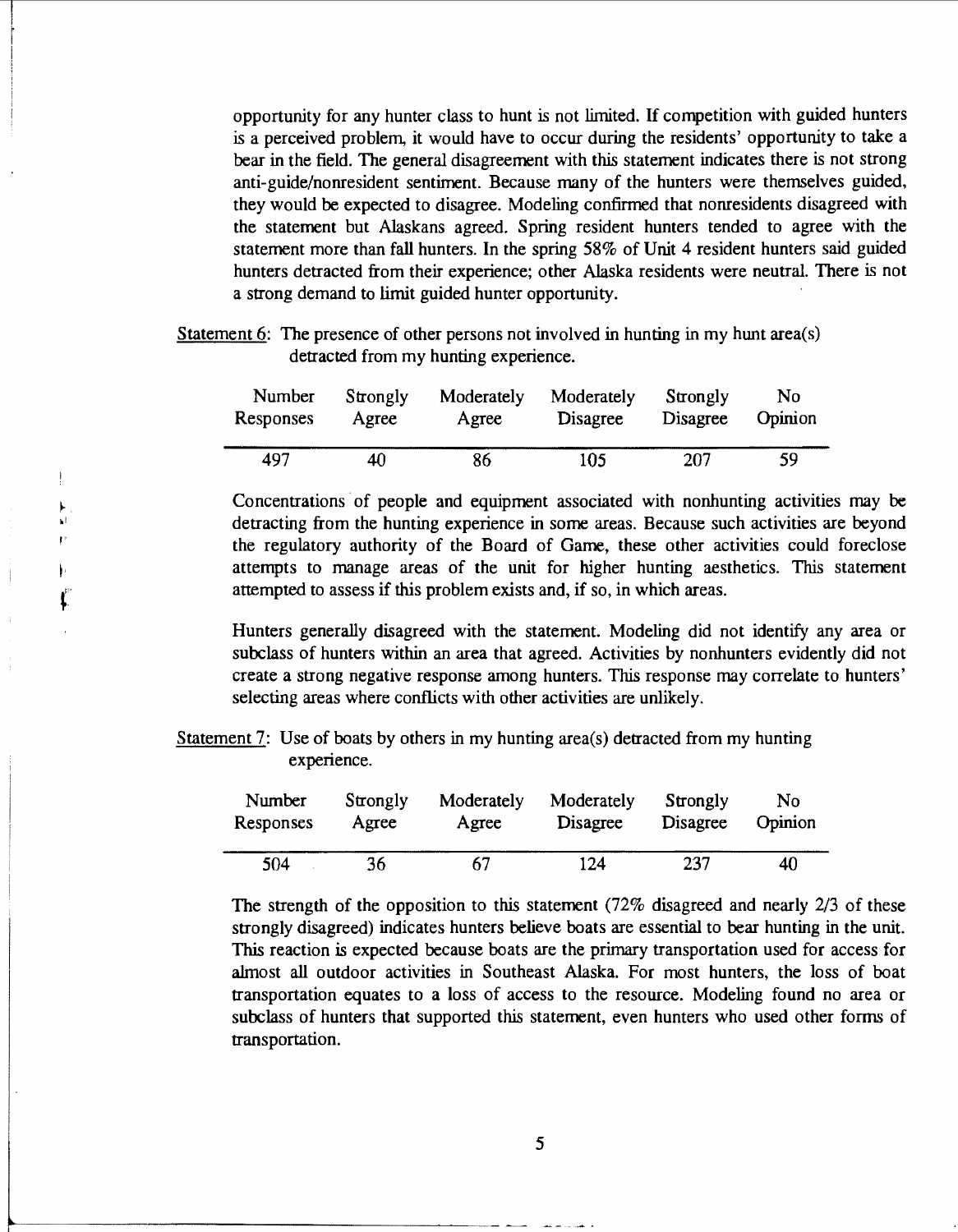Statement 8: The presence of roads and other developments in the hunt area detracted from my hunt experience.

| Number    | Strongly | Moderately | Moderately      | Strongly | No      |
|-----------|----------|------------|-----------------|----------|---------|
| Responses | Agree    | Agree      | <b>Disagree</b> | Disagree | Opinion |
| 504       | 64       | 66         | 91              | 225      | 58      |

The overall response to this statement was negative. In retrospect it may have been an inappropriate statement because most of the unit does not have roads or developments and bear hunting tends not to occur in areas that do. The response may reflect hunters' attitudes regarding the use of road-associated, mechanized transportation for access rather than their reaction to their bear hunting experiences. Modeling indicated about 35% of nonresidents did not view roads/development as part of hunting in Alaska. Fewer Unit 4 resident hunters were disturbed by the presence of roads. Other Alaska residents, who often rely on road access for hunting in Alaska, were the least likely to agree that roads and developments were negative.

Statement 9: Use of aircraft for transportation of brown bear hunters in Unit 4 should be continued.

| Number    | Strongly | Moderately | Moderately      | Strongly | No      |
|-----------|----------|------------|-----------------|----------|---------|
| Responses | Agree    | Agree      | <b>Disagree</b> | Disagree | Opinion |
| 510       | 246      | 134        | 37              | 57       | 36      |

Brown bear hunters did not have a problem with the use of aircraft for transportation in Unit 4. Modeling indicated support for the statement was strongest among hunters using aircraft. The lowest approval (64%) was expressed by Unit 4 residents who used other transportation means.

Statement 10: There should be fewer bear hunters allowed to hunt.

| Number    | Strongly | Moderately | Moderately | Strongly | No      |
|-----------|----------|------------|------------|----------|---------|
| Responses | Agree    | Agree      | Disagree   | Disagree | Opinion |
| 505       | 25       | 84         | 128        | 214      | 54      |

Little support could be found in questionnaire responses for restricting the number of bear hunters afield. Reducing the existing harvest level would require a strong biological justification. Even among Alaska residents there was no disagreement. Modeling showed that persons living outside the unit were most opposed to the statement. Some Unit 4 residents who hunted in the fall supported the statement, but the strongest opposition was related to the fall season by non-Unit 4 residents. The lack of support for this statement indicates that concerns for the possible loss of hunting opportunities outweigh widespread desire for less crowded hunting conditions.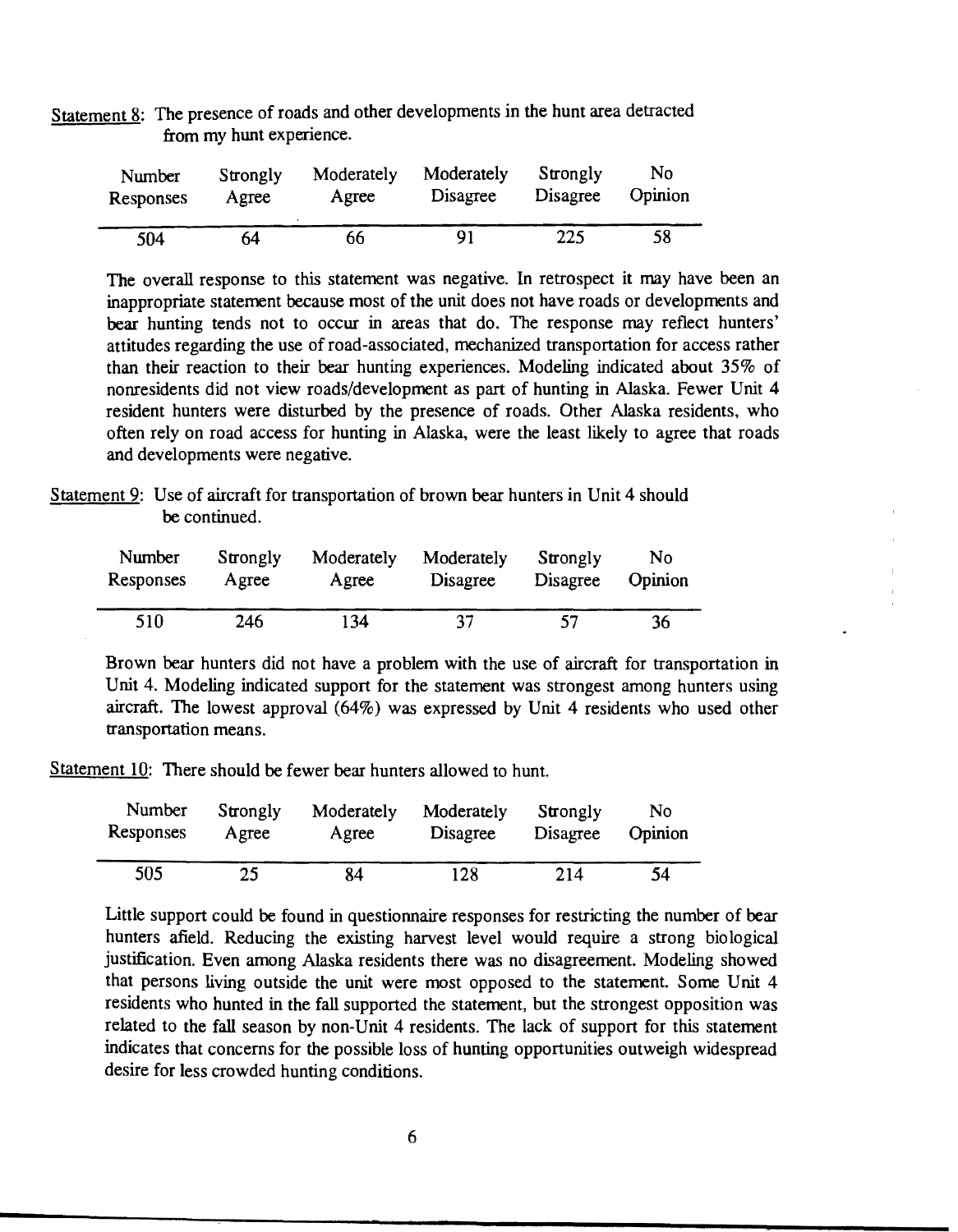#### Statement 11: Resident hunters only should be allowed to hunt brown bears in Unit 4.

| Number    | Strongly | Moderately | Moderately | Strongly | No      |
|-----------|----------|------------|------------|----------|---------|
| Responses | Agree    | Agree      | Disagree   | Disagree | Opinion |
| 503       | フス       | 56         | 65         | 288      | 21      |

There was general disagreement with this statement. Modeling showed that Alaska residents were neutral, while nonresidents were almost unanimously opposed.

Statement 12: Unit 4 brown bear hunting should be managed through a system of limited drawing permits.

| Number    | Strongly | Moderately | Moderately | Strongly        | No      |
|-----------|----------|------------|------------|-----------------|---------|
| Responses | Agree    | Agree      | Disagree   | <b>Disagree</b> | Opinion |
| 504       | 36       | 68         | 73         | 297             | 30      |

 $\frac{1}{\mathbf{h}^2}$ 

'' I

A Kodiak style drawing permit system has been advocated as the solution to brown bear hunt "problems" in Unit 4. The system could be structured to regulate hunter densities that would limit access to the hunt to only those individuals selected in a random drawing and within the various hunt areas. The response to this statement indicates Unit 4 brown bear hunters disagree with the statement.

Modeling did not identify any subclass of hunters who supported drawing permits, but it provided insights into hunter reactions if the system were proposed. Admiralty Island hunters opposed drawing permits 7 to 1. For Baranof-Kruzof and the non-NECCUA area of Chichagof-Yakobi islands, 3 hunters opposed this idea for each who expressed support. Among NECCUA hunters the ratio of disapproval was 6 to 1. This reflects a general desire in questionnaire responses to maintain hunting opportunity.

Statement 13: The Unit 4 brown bear harvest should be regulated by setting seasons at a time when fewer hunters will go afield.

Statement 14: The Unit 4 brown bear harvest should be regulated by setting seasons at a time when hunter success will be low.

|                 | Number<br>Responses | Strongly<br>Agree | Moderately<br>Agree | Moderately<br>Disagree | Strongly<br><b>Disagree</b> | No<br>Opinion |
|-----------------|---------------------|-------------------|---------------------|------------------------|-----------------------------|---------------|
| O <sub>13</sub> | 503                 | 22                | 50                  | 102                    | 295                         | 34            |
| O14             | 509                 |                   | 19                  | 82                     | 377                         | 20            |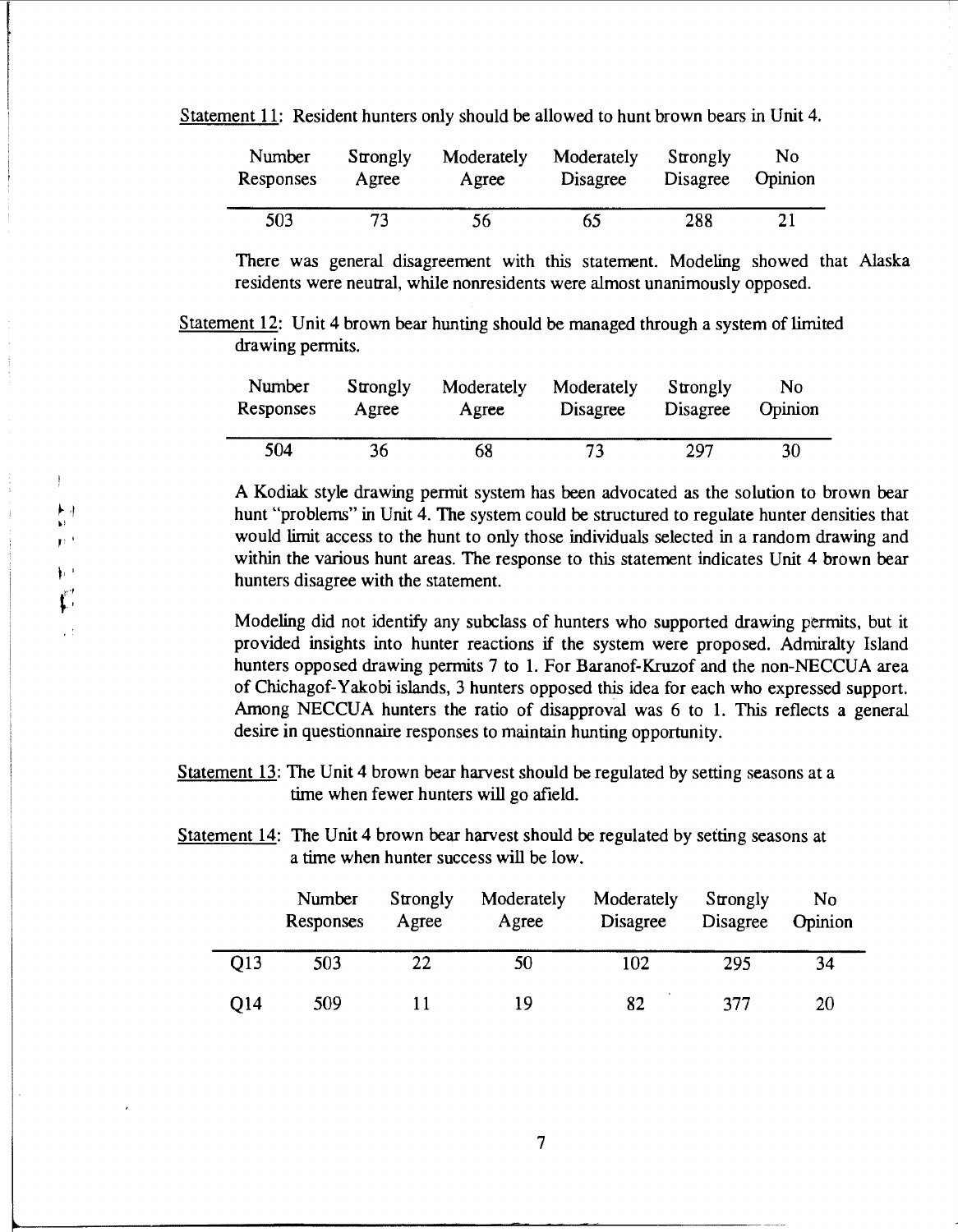These statements are paired because they address the concept of managing harvest by regulating for lower hunter efficiency. The responses clearly document that most hunters considered these management options bad ideas. Modeling found general disagreement in all hunter subclasses. Hunters want to hunt with a reasonable chance of success and not when weather or other factors make bear hunting more difficult.

Statement 15: Brown bear seasons in Unit 4 should have a period when nonresident and guided hunters are not allowed to compete with resident hunters.

| Number    | Strongly | Moderately | Moderately | Strongly | No.     |
|-----------|----------|------------|------------|----------|---------|
| Responses | Agree    | Agree      | Disagree   | Disagree | Opinion |
| 505       | 119      | 83         | 75.        | 199      | 29      |

Response to this statement was split by hunter residency. Modeling showed that 77% of nonresidents opposed the statement but 60% of Alaskans were in favor.

Statement 16: Brown bears should be hunted only in the spring in Unit 4.

Statement 17: Brown bears should be hunted only in the fall in Unit 4.

|                 | Number<br>Responses | Strongly<br>Agree | Moderately<br>Agree | Moderately<br>Disagree | Strongly<br>Disagree | No<br>Opinion |
|-----------------|---------------------|-------------------|---------------------|------------------------|----------------------|---------------|
| O <sub>16</sub> | 508                 | 37                | 36                  | 79                     | 287                  | 69            |
| O17             | 502                 |                   | 16                  | 85                     | 315                  | 75            |

These statements are paired because they address the concept of hunting brown bears during a single season. The responses to these statements indicate hunters want both spring and fall bear seasons. Modeling did not identify any subclass of hunters that favored either a fall only or spring only management strategy. Negative responses were strongest to fall only hunting.

Statement 18: Additional areas should be closed to hunting and set aside for brown bear viewing.

| Number    | Strongly | Moderately | Moderately | Strongly | No      |
|-----------|----------|------------|------------|----------|---------|
| Responses | Agree    | Agree      | Disagree   | Disagree | Opinion |
| 504       | 34       | 34         | 57         | 355      | 24      |

Unit 4 bear hunters strongly disagreed that additional areas should be closed to bear hunting.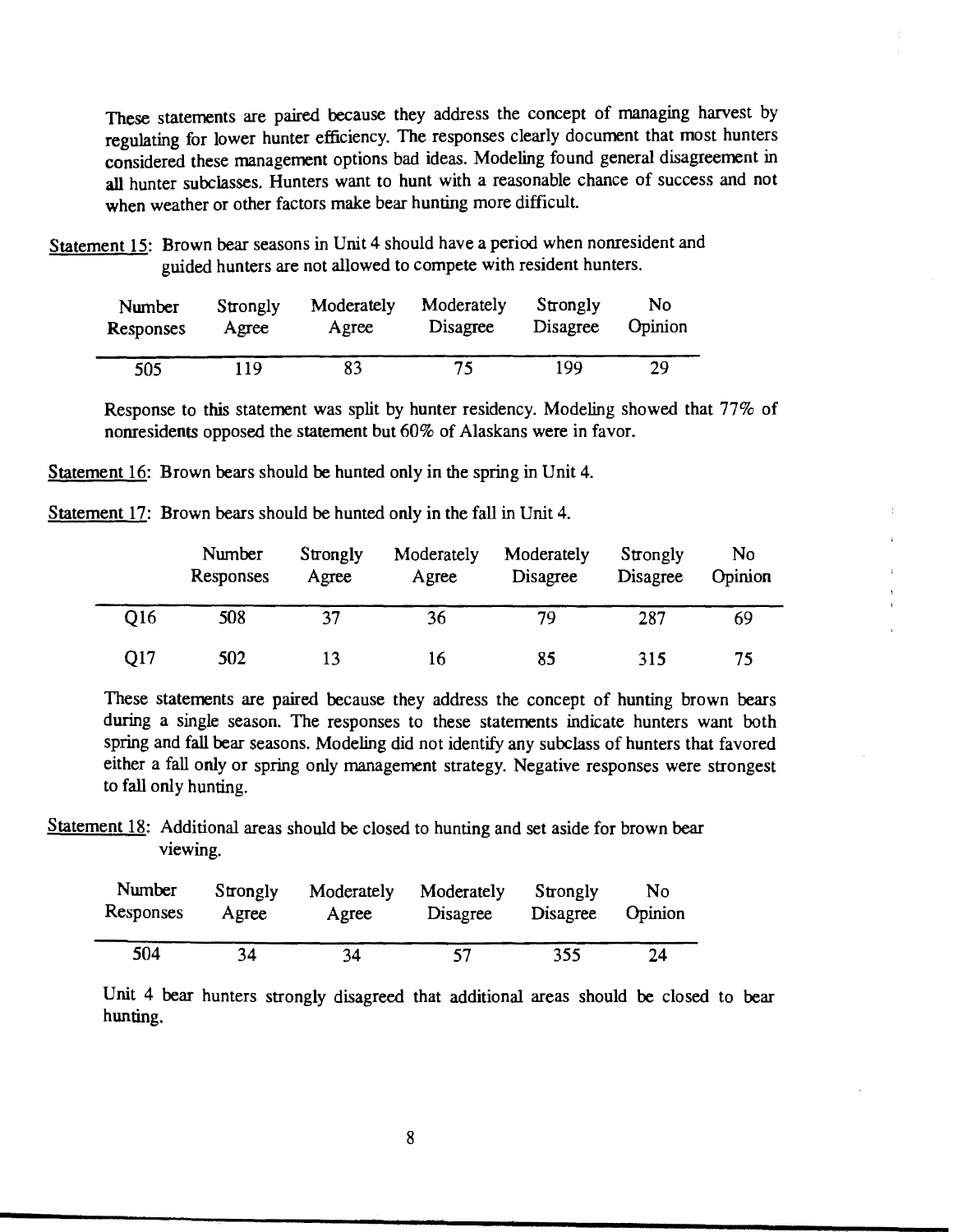Statement 19: My primary reason for obtaining a hunt permit is to make legal the opportunity to take a brown bear while hunting other species.

| Number    | Strongly | Moderately | Moderately | Strongly        | No      |
|-----------|----------|------------|------------|-----------------|---------|
| Responses | Agree    | Agree      | Disagree   | <b>Disagree</b> | Opinion |
| 504       | 72       | 57         | 64         | 285             | 26      |

There was overall disagreement with this statement. Modeling identified a distinct response pattern based on residency and season hunted. Brown bears are the only big game species available in Unit 4 in the spring, so the question was not pertinent. Spring hunters composed 64% of the entire response. Brown bears are the primary species sought by most nonlocal hunters. Nonlocal fall hunters composed 25% of the response. Thus, the responses to the statement could be driven by up to 89% of the respondents predisposed to disagree. However, for local residents hunting in the fall, deer are the primary species sought and bears are often hunted opportunistically. Modeling confirmed that the response of Unit 4 residents was lost in the bias of other hunters; other game was the primary target for 70% of Unit 4 residents who hunted in the fall.

Statement 20: Based on my experience there are fewer bears in Unit 4 than in the past.

 $\mathbf{r} \in \mathbb{R}$  $\frac{1}{2}$  ,  $\frac{1}{2}$ 

 $\mathbf{f}^{\text{eff}}_{\text{0}}$  $\mathcal{L}^t$ 

 $\mathbf{I}$  $\blacktriangleright$  #

| Number    | Strongly | Moderately | Moderately | Strongly | No      |
|-----------|----------|------------|------------|----------|---------|
| Responses | Agree    | Agree      | Disagree   | Disagree | Opinion |
| 502       | 25       | 31         | 58         | 149      | 239     |

Central to sound bear management is the public's perception of the bear population status. Research conducted by the Division of Wildlife Conservation indicates that bear numbers in Unit 4 are high; some persons disagree. Bear hunters generally disagreed with the statement. Modeling found successful hunters were more apt to disagree (92%) than unsuccessful hunters (70% ). That many hunters did not feel they had the experience to evaluate a trend in the bear population was reflected by the high percent (48%) who marked no opinion as their response. The high use of the no opinion option suggests that for the other 19 statements, hunters were generally comfortable with their responses.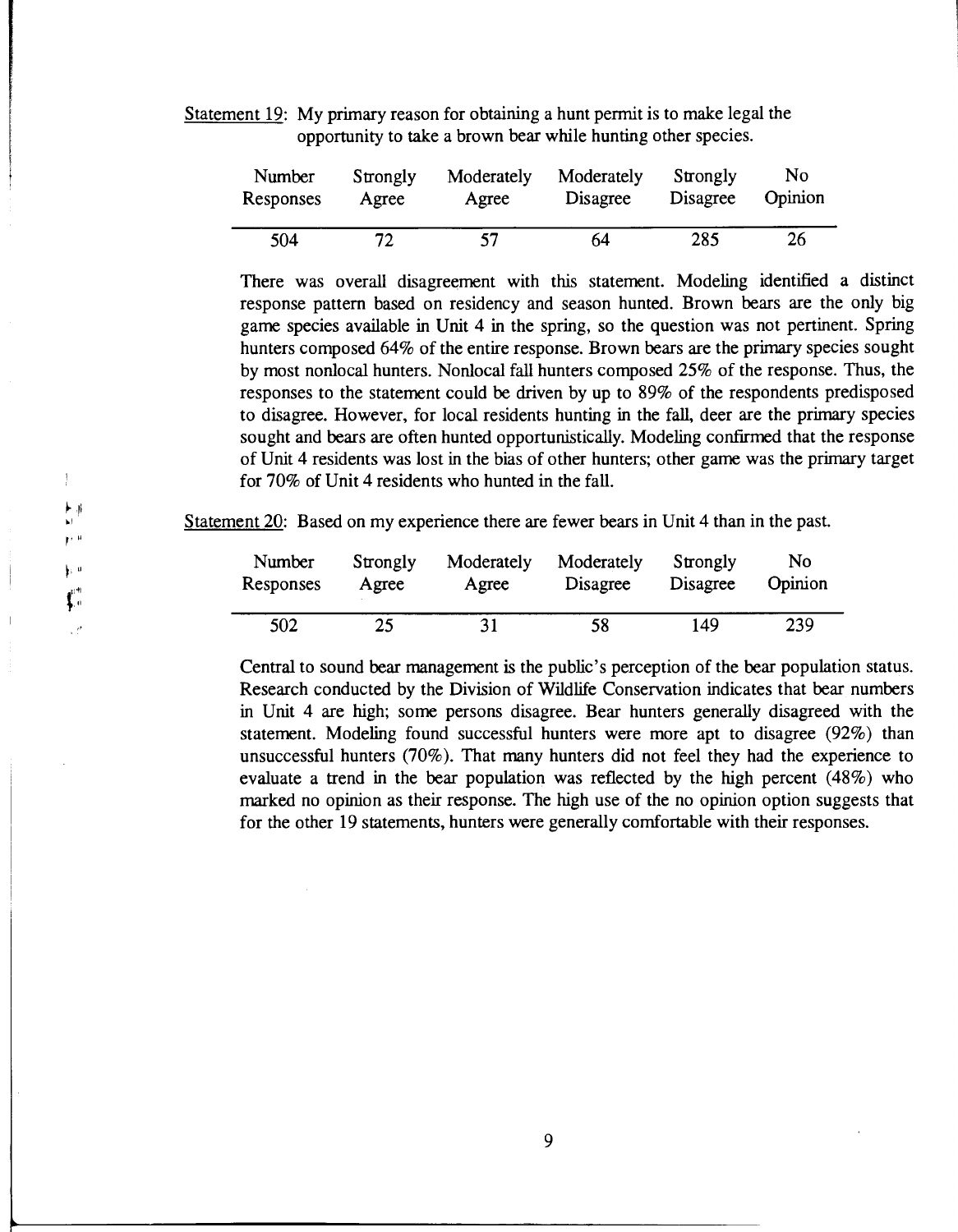APPENDIX 1 HUNTER RESPONSE TO GENERAL INFORMATION QUESTION 1, UNIT 4 BROWN BEAR HUNTER QUESTIONNAIRE.

| <b>ALL UNIT 4 HUNTERS</b>   |                |                  |                       |                          |                             |  |  |  |  |
|-----------------------------|----------------|------------------|-----------------------|--------------------------|-----------------------------|--|--|--|--|
| <b>Class</b>                | Sample<br>Size | Average<br>Score | Number<br>Score $1-5$ | Number<br>Score 6-<br>10 | Approval or<br>Percent $>6$ |  |  |  |  |
| <b>All Returns</b>          | 523            | 7.7              | 80                    | 399                      | 83                          |  |  |  |  |
| <b>Alaska Residents</b>     | 262            | 7.4              | 65                    | 197                      | 75                          |  |  |  |  |
| <b>Guided Hunters</b>       | $\cdot$ 214    | 8.1              | 27                    | 187                      | 87                          |  |  |  |  |
| <b>Unsuccessful Hunters</b> |                |                  |                       |                          |                             |  |  |  |  |
| <b>All Returns</b>          | 262            | 6.8              | 84                    | 178                      | 68                          |  |  |  |  |
| Alaska Residents            | 183            | 6.9              | 60                    | 123                      | 67                          |  |  |  |  |
| <b>Guided Hunters</b>       | 72             | 6.9              | 21                    | 51                       | 71                          |  |  |  |  |
| <b>Successful Hunters</b>   |                |                  |                       |                          |                             |  |  |  |  |
| All Returns                 | 233            | 8.7              | 11                    | 222                      | 95                          |  |  |  |  |
| Alaska Residents            | 78             | 8.6              | 5                     | 73                       | 94                          |  |  |  |  |
| <b>Guided Hunters</b>       | 143            | 8.8              | 6                     | 137                      | 96                          |  |  |  |  |

10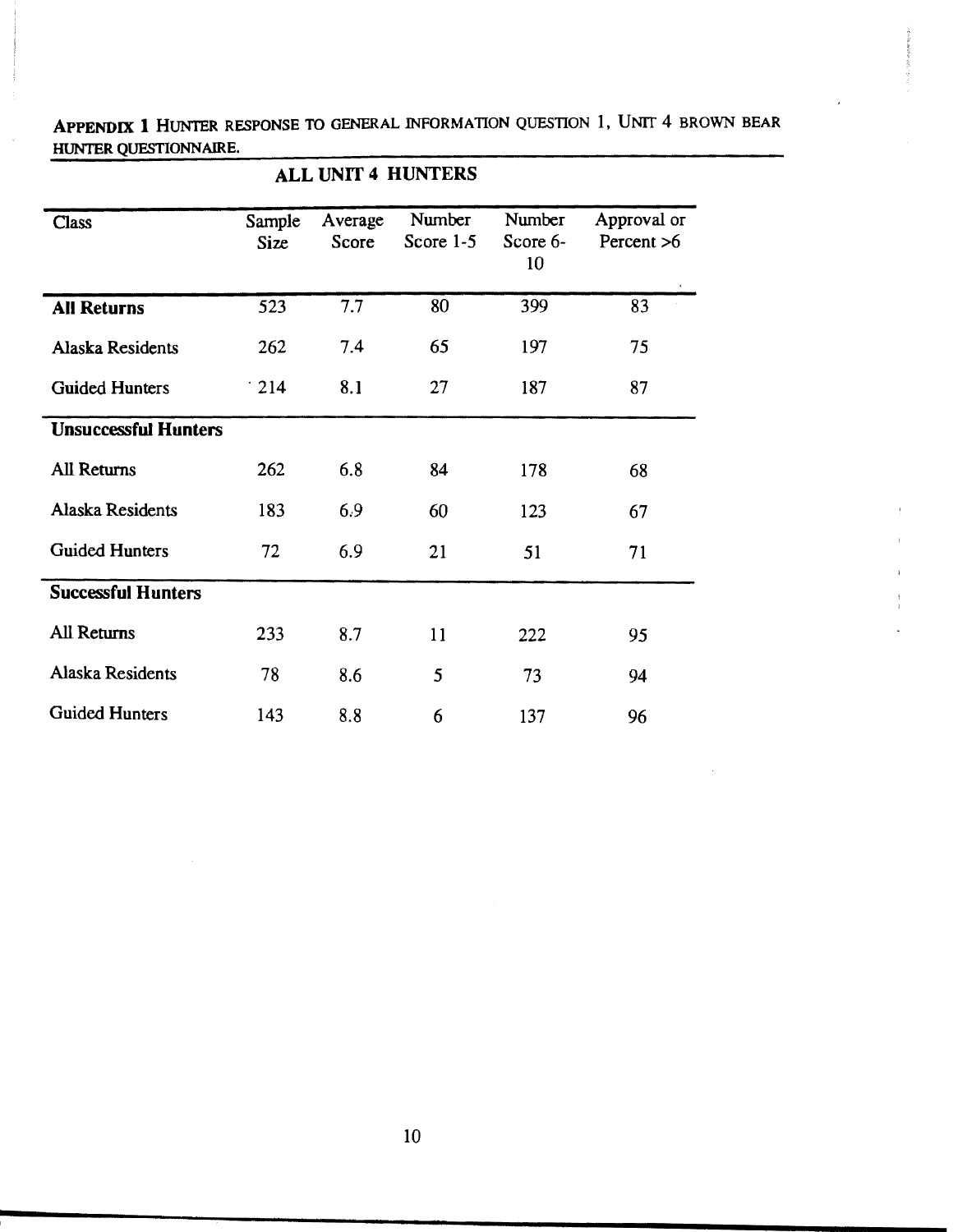# APPENDIX 1 CONTINUED

| Class                       | Sample<br>Size<br>$\bar{a}$ | Average<br>Score | Number<br>Score 1-5 | Number<br>Score 6-<br>10 | Approval or<br>Percent >6 |
|-----------------------------|-----------------------------|------------------|---------------------|--------------------------|---------------------------|
| <b>All Returns</b>          | 237                         | 7.7              | 41                  | 196                      | 83                        |
| Alaska Residents            | 142                         | 7.6              | 28                  | 114                      | 80                        |
| <b>Guided Hunters</b>       | 81                          | 8.1              | 11                  | 70                       | 86                        |
| <b>Unsuccessful Hunters</b> |                             |                  |                     |                          |                           |
| <b>All Returns</b>          | 137                         | 7.1              | 36                  | 101                      | 74                        |
| Alaska Residents            | 99                          | 7.1              | 26                  | 73                       | 74                        |
| <b>Guided Hunters</b>       | 33                          | 7.2              | 8                   | 25                       | 76                        |
| <b>Successful Hunters</b>   |                             |                  |                     |                          |                           |
| All Returns                 | 101                         | 8.8              | 5                   | 96                       | 95                        |
| Alaska Residents            | 43                          | 8.6              | $\overline{2}$      | 41                       | 95                        |
| <b>Guided Hunters</b>       | 49                          | 8.8              | 3                   | 46                       | 94                        |

# ADMIRALTY ISLAND HUNTERS

 $\mathbf{I}^{\top}$ 

11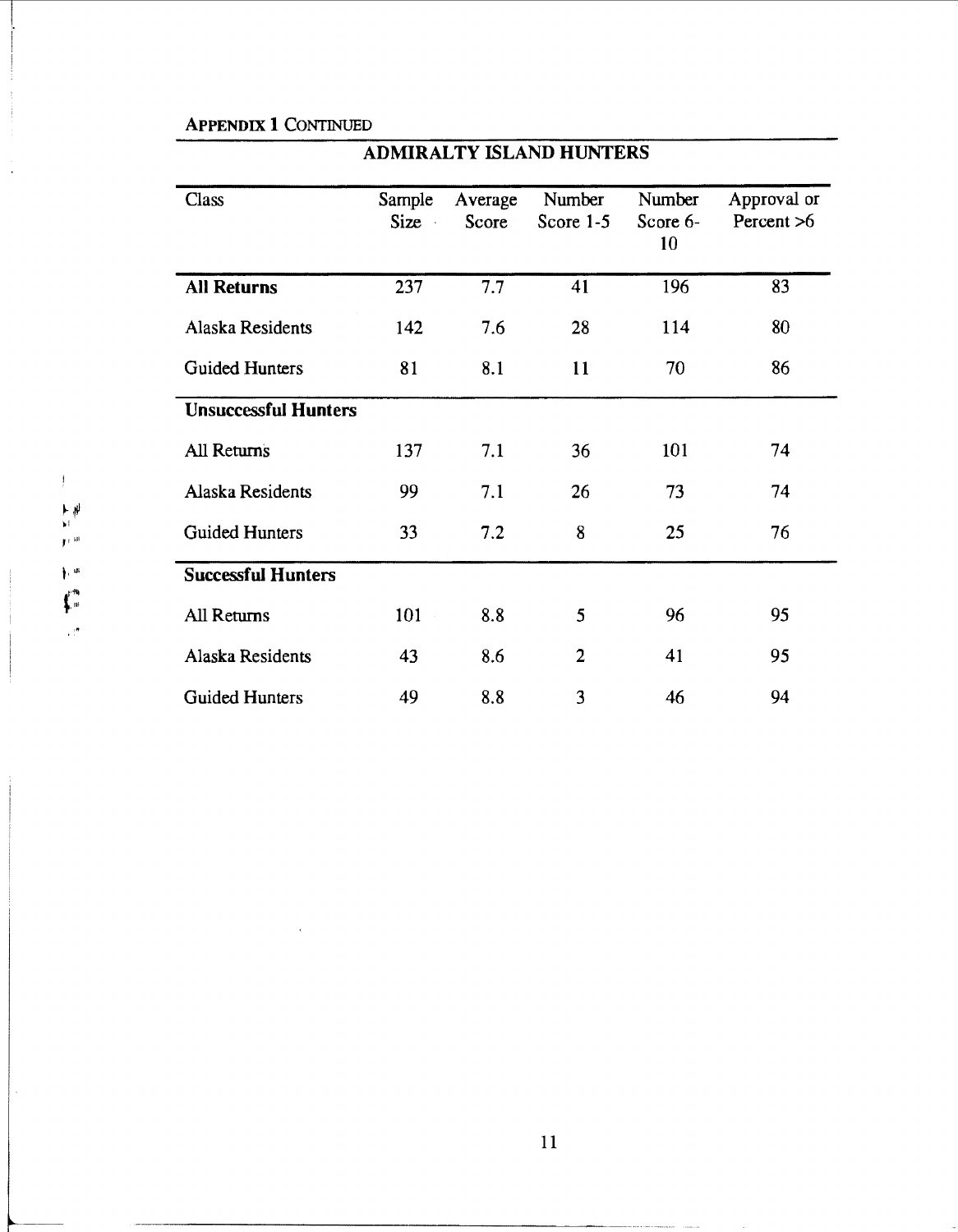# APPENDIX I CONTINUED

# BARANOF-KRUZOF ISLANDS HUNTERS

| Class                       | Sample<br>Size | Average<br>Score | Number<br>Score $1-5$ | Number<br>Score 6-<br>10 | Approval or<br>Percent $>6$ |
|-----------------------------|----------------|------------------|-----------------------|--------------------------|-----------------------------|
| <b>All Returns</b>          | 82             | 7.6              | 19                    | 63                       | 77                          |
| Alaska Residents            | 47             | 7.1              | 14                    | 33                       | 70                          |
| <b>Guided Hunters</b>       | 35             | 8.2              | 5                     | 30                       | 86                          |
| <b>Unsuccessful Hunters</b> |                |                  |                       |                          |                             |
| All Returns                 | 45             | 6.6              | 16                    | 29                       | 64                          |
| Alaska Residents            | 34             | 6.5              | 12                    | 22                       | 65                          |
| Guided Hunters              | 11             | 6.9              | 4                     | 7                        | 64                          |
| <b>Successful Hunters</b>   |                |                  |                       |                          |                             |
| All Returns                 | 35             | 8.7              | 3                     | 32                       | 91                          |
| Alaska Residents            | 12             | 8.6              | $\overline{2}$        | 10                       | 83                          |
| <b>Guided Hunters</b>       | 23             | 8.7              | $\mathbf{1}$          | 22                       | 96                          |

į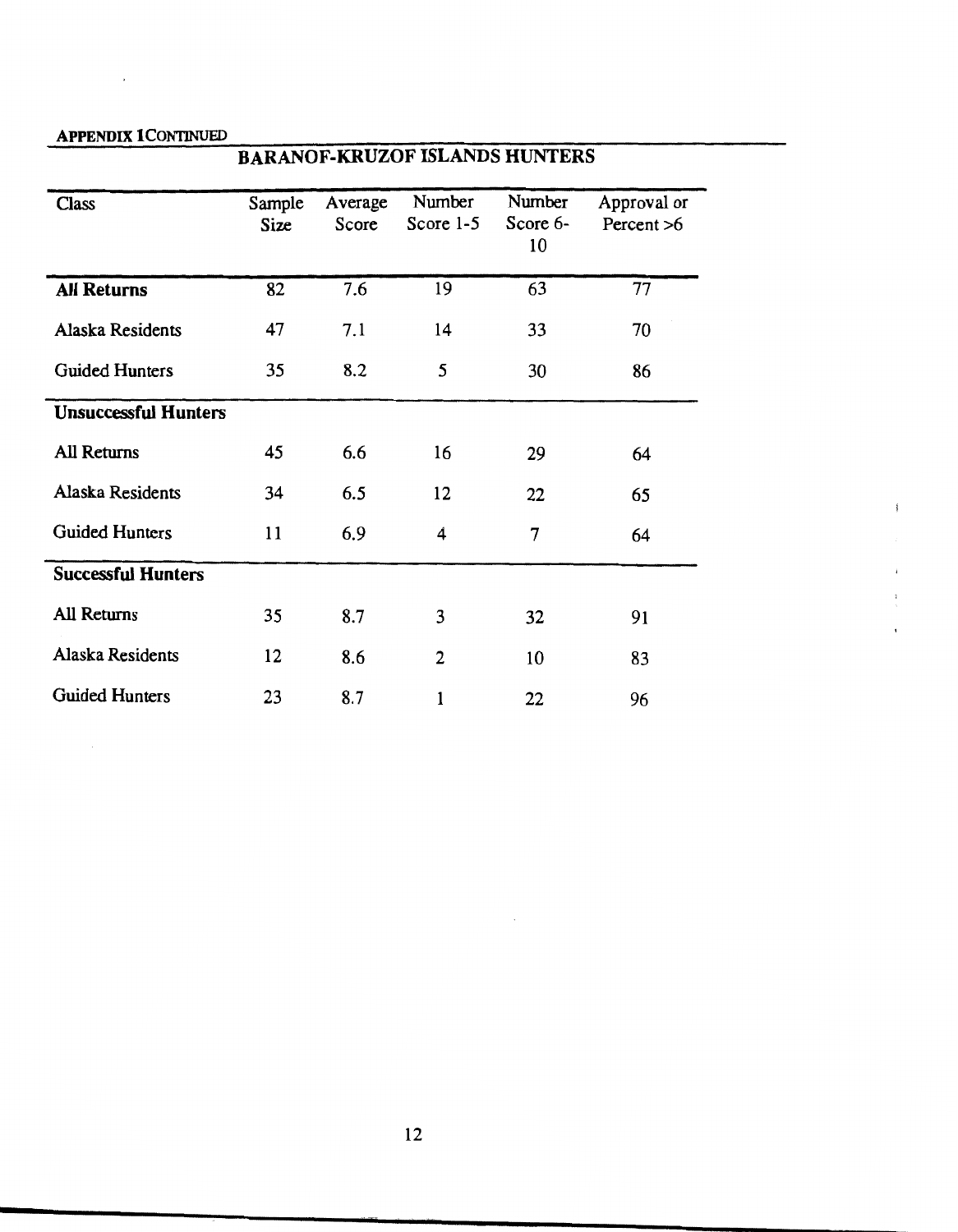#### APPENDIX 1 CONTINUED

#### CHICHAGOF-YAKOBI ISLANDS HUNTERS (EXCLUDING NECCUA)

| <b>Class</b>                | Sample<br>Size | Average<br>Score | Number<br>Score $1-5$ | Number<br>Score 6-<br>10 | Approval or<br>Percent >6 |
|-----------------------------|----------------|------------------|-----------------------|--------------------------|---------------------------|
| <b>All Returns</b>          | 154            | 7.6              | 30                    | 124                      | 81                        |
| Alaska Residents            | 65             | 7.1              | 18                    | 47                       | 72                        |
| <b>Guided Hunters</b>       | 85             | 8.1              | 11                    | 74                       | 87                        |
| <b>Unsuccessful Hunters</b> |                |                  |                       |                          |                           |
| <b>All Returns</b>          | 76             | 6.5              | 28                    | 48                       | 63                        |
| Alaska Residents            | 46             | 6.7              | 17                    | 29                       | 63                        |
| <b>Guided Hunters</b>       | 28             | 6.5              | 10                    | 18                       | 64                        |
| <b>Successful Hunters</b>   |                |                  |                       |                          |                           |
| All Returns                 | 74             | 8.7              | 1                     | 73                       | 99                        |
| Alaska Residents            | 17             | 8.2              | $\mathbf{1}$          | 16                       | 94                        |
| <b>Guided Hunters</b>       | 54             | 8.9              | $\bf{0}$              | 54                       | 100                       |

 $\blacktriangleright\neq^{\dagger\dagger}$ oi  $r$   $^{\mu}$ ' il~ *t*   $\int_{-10}^{17\mathrm{R}}$  $,$   $,$ 

 $\mathfrak{f}$ 

13

 $\rightarrow$  1  $\rightarrow$  1  $\rightarrow$  1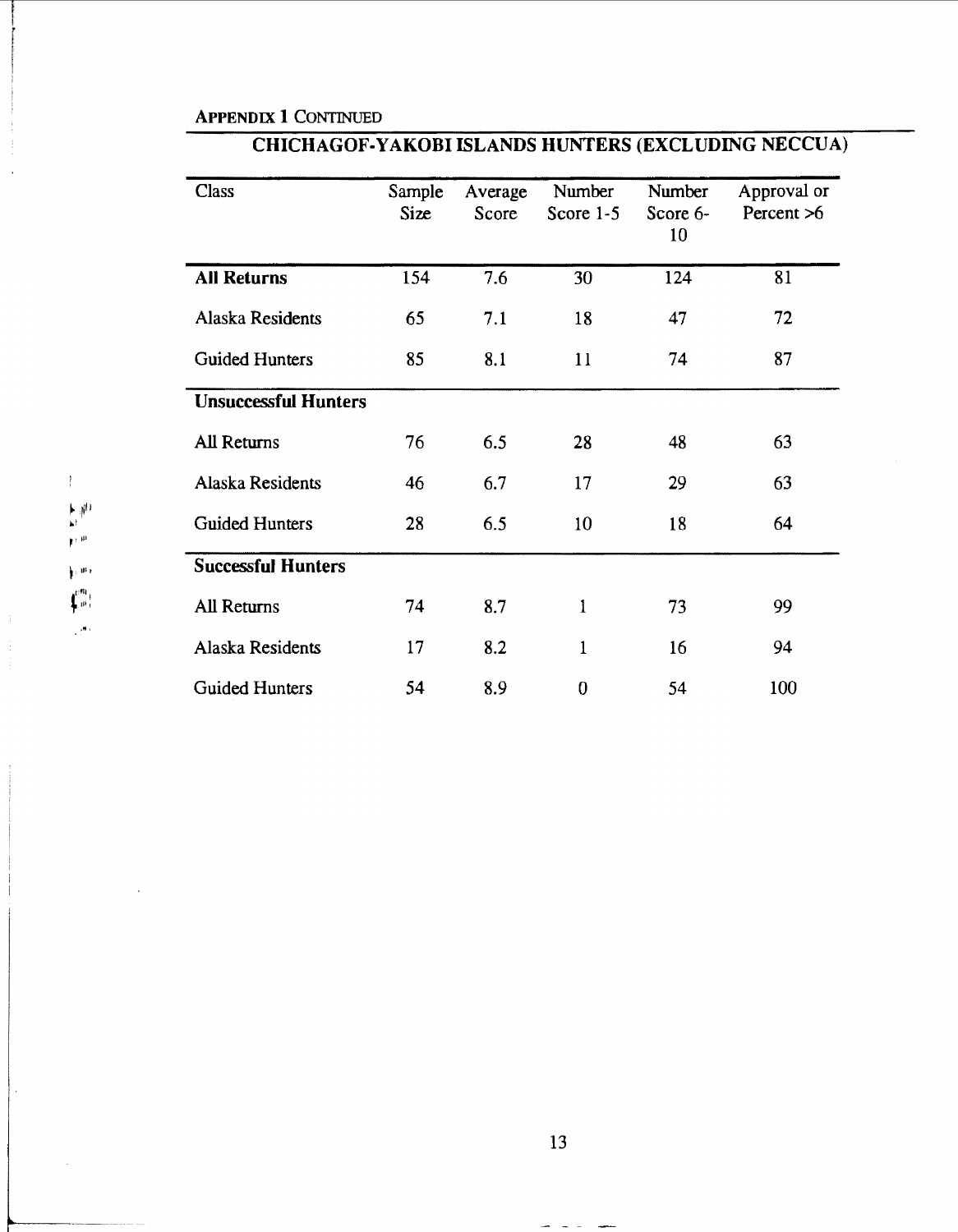# APPENDIX 1 CONTINUED

|                             | <b>NECCUA HUNTERS</b>   |                  |                     |                          |                           |  |
|-----------------------------|-------------------------|------------------|---------------------|--------------------------|---------------------------|--|
| Class                       | Sample<br>Size          | Average<br>Score | Number<br>Score 1-5 | Number<br>Score 6-<br>10 | Approval or<br>Percent >6 |  |
| <b>All Returns</b>          | 48                      | 7.5              | 12                  | 36                       | 75                        |  |
| Alaska Residents            | 27                      | 7.0              | 9                   | 18                       | 67                        |  |
| <b>Guided Hunters</b>       | 20                      | 8.2              | 3                   | 17                       | 85                        |  |
| <b>Unsuccessful Hunters</b> |                         |                  |                     |                          |                           |  |
| <b>All Returns</b>          | 26                      | 6.7              | 10                  | 16                       | 62                        |  |
| Alaska Residents            | 21                      | 6.8              | 8                   | 13                       | 62                        |  |
| <b>Guided Hunters</b>       | $\overline{\mathbf{4}}$ | 6.3              | $\overline{2}$      | $\overline{2}$           | 50                        |  |
| <b>Successful Hunters</b>   |                         |                  |                     |                          |                           |  |
| <b>All Returns</b>          | 16                      | 8.8              | $\mathbf{1}$        | 15                       | 94                        |  |
| Alaska Residents            | 5                       | 9.0              | $\mathbf{0}$        | 5                        | 100                       |  |
| <b>Guided Hunters</b>       | 11                      | 8.7              | $\mathbf{1}$        | 10                       | 91                        |  |

÷.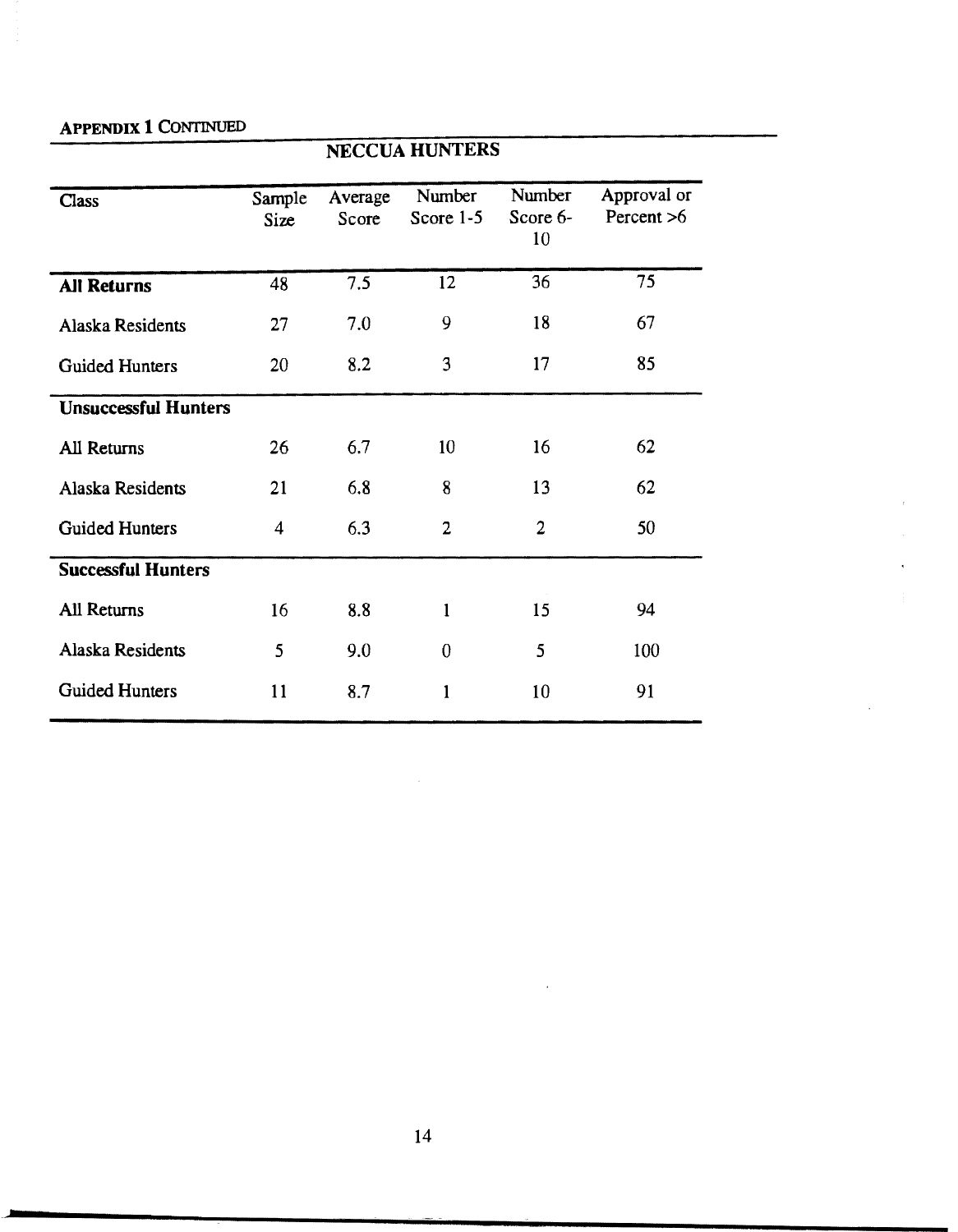|                                                                                                                          | Class                                         | Sample<br>Size | No. Yes<br>Response | No. No<br>Response      | Percent Yes<br>Response |  |  |
|--------------------------------------------------------------------------------------------------------------------------|-----------------------------------------------|----------------|---------------------|-------------------------|-------------------------|--|--|
|                                                                                                                          | <b>Alaska Responses</b>                       | 480            | 380                 | 100                     | 79                      |  |  |
| $\vdash \emptyset^\mu$<br>$_{\rm I}$ and<br>$\mu\mathrm{m}^\mu$<br>$\mathbf{f}_{\mathbf{w}}^{(n)}$<br>$\mathbb{R}^{n^l}$ | Alaska Resident                               | 261            | 226                 | 35                      | 87                      |  |  |
|                                                                                                                          | <b>Guided Hunters</b>                         | 204<br>140     |                     | 63                      | 69                      |  |  |
|                                                                                                                          | <b>Admiralty Island</b>                       |                |                     |                         |                         |  |  |
|                                                                                                                          | All Responses                                 | 226            | 183                 | 43                      | 81                      |  |  |
|                                                                                                                          | Alaska Resident                               | 138            | 123                 | 15                      | 89                      |  |  |
|                                                                                                                          | <b>Guided Hunters</b>                         | 76             | 49                  | 27                      | 64                      |  |  |
|                                                                                                                          | <b>Baranof Island</b>                         |                |                     |                         |                         |  |  |
|                                                                                                                          | All Responses                                 | 80             | 61                  | 19                      | 76                      |  |  |
|                                                                                                                          | Alaska Residents                              | 46             | 36                  | 10                      | 78                      |  |  |
|                                                                                                                          | <b>Guided Hunters</b>                         | 34             | 25                  | 9                       | 74                      |  |  |
|                                                                                                                          | <b>Chichagof Island</b><br>(excluding NECCUA) |                |                     |                         |                         |  |  |
|                                                                                                                          | All Responses                                 | 151            | 117                 | 33                      | 77                      |  |  |
|                                                                                                                          | Alaska Residents                              | 66             | 56                  | 10                      | 85                      |  |  |
|                                                                                                                          | <b>Guided Hunters</b>                         | 81             | 58                  | 22                      | 72                      |  |  |
|                                                                                                                          | <b>NECCUA</b>                                 |                |                     |                         |                         |  |  |
|                                                                                                                          | All Responses                                 | 48             | 41                  | 7                       | 85                      |  |  |
|                                                                                                                          | Alaska Residents                              | 27             | 24                  | 3                       | 89                      |  |  |
|                                                                                                                          | <b>Guided Hunters</b>                         | 20             | 16                  | $\overline{\mathbf{4}}$ | 80                      |  |  |

APPENDIX 2 HUNTER RESPONSE TO GENERAL INFORMATION QUESTION 2, UNIT 4 BROWN BEAR HUNTER QUESTIONNAIRE.

~~II'

 $\mathbf{F}$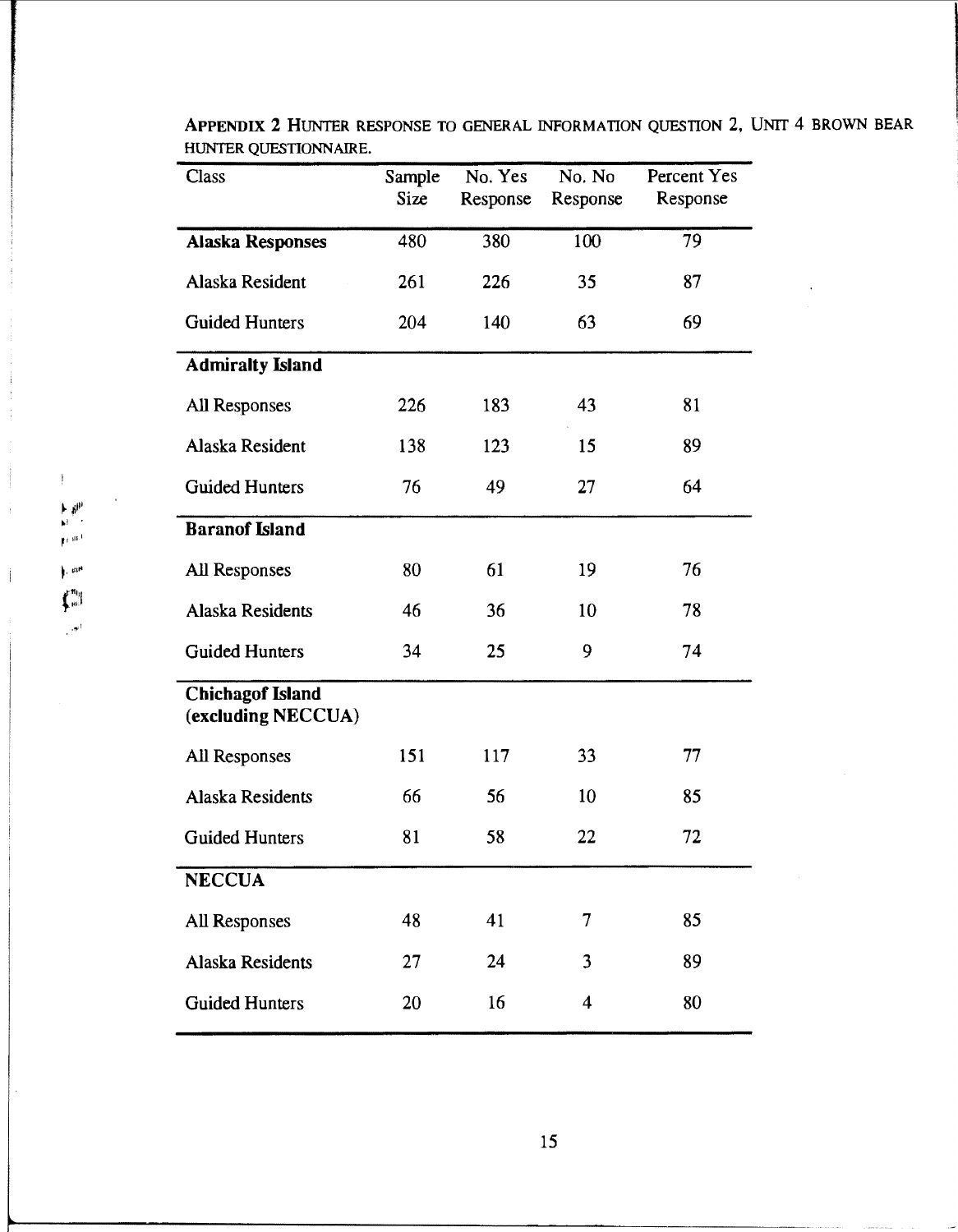|                                 |                | Number of Parties Encountered Expressed<br>in Percent |              |                |                         |                         |                         |                         |                   |
|---------------------------------|----------------|-------------------------------------------------------|--------------|----------------|-------------------------|-------------------------|-------------------------|-------------------------|-------------------|
| Hunter Type                     | Sample<br>Size | None                                                  | $\mathbf{1}$ | $\overline{2}$ | $\overline{\mathbf{3}}$ | $\overline{4}$          | $\overline{5}$          | >5                      | Average<br>Number |
| All Unit 4                      | 488            | 33                                                    | 24           | 17             | 13                      | 6                       | 3                       | $\overline{\mathbf{4}}$ | 1.67              |
| <b>Alaska Residents</b>         | 260            | 38                                                    | 20           | 14             | 13                      | $\overline{\tau}$       | $\overline{2}$          | 3                       | 1.68              |
| <b>Guided Hunters</b>           | 210            | 27                                                    | 29           | 21             | 12                      | 5                       | $\overline{\mathbf{4}}$ | $\overline{2}$          | 1.63              |
| Unsuccessful                    | 258            | 36                                                    | 22           | 16             | 12                      | 6                       | 3                       | 3                       | 1.62              |
| Successful                      | 230            | 30                                                    | 25           | 20             | 13                      | $\overline{7}$          | 3                       | 3                       | 1.72              |
| <b>Admiralty Island Hunters</b> |                |                                                       |              |                |                         |                         |                         |                         |                   |
| <b>All Hunters</b>              | 233            | 34                                                    | 22           | 19             | 13                      | 6                       | $\overline{2}$          | 3                       | 1.70              |
| <b>Alaska Residents</b>         | 140            | 34                                                    | 23           | 16             | 14                      | 6                       | $\overline{2}$          | 3                       | 1.80              |
| <b>Guided Hunters</b>           | 79             | 33                                                    | 22           | 25             | 10                      | 5                       | 3                       | 3                       | 1.51              |
| Unsuccessful                    | 135            | 32                                                    | 24           | 18             | 13                      | 6                       | $\overline{2}$          | $\overline{\mathbf{4}}$ | 1.78              |
| Successful                      | 99             | 36                                                    | 19           | 22             | 13                      | 5                       | $\overline{2}$          | $\mathbf{1}$            | 1.60              |
| <b>Baranof-Kruzof Hunters</b>   |                |                                                       |              |                |                         |                         |                         |                         |                   |
| All Hunters                     | 79             | 37                                                    | 20           | 14             | 19                      | $\overline{\mathbf{4}}$ | 5                       | $\mathbf{1}$            | 1.56              |
| Alaska Residents                | 44             | 43                                                    | 16           | 14             | 23                      | $\boldsymbol{0}$        | $\overline{2}$          | $\overline{2}$          | 1.41              |
| <b>Guided Hunters</b>           | 35             | 29                                                    | 26           | 14             | 14                      | 9                       | 9                       | $\boldsymbol{0}$        | 1.74              |
| Unsuccessful                    | 42             | 38                                                    | 17           | 14             | 26                      | $\boldsymbol{0}$        | 5                       | $\mathbf{0}$            | 1.48              |
| Successful                      | 35             | 37                                                    | 26           | 14             | 9                       | 6                       | 6                       | 3                       | 1.54              |

**APPENDIX 3** HUNTER RESPONSE TO GENERAL INFORMATION QUESTION 3, UNIT 4 BROWN BEAR HUNTER QUESTIONNAIRE.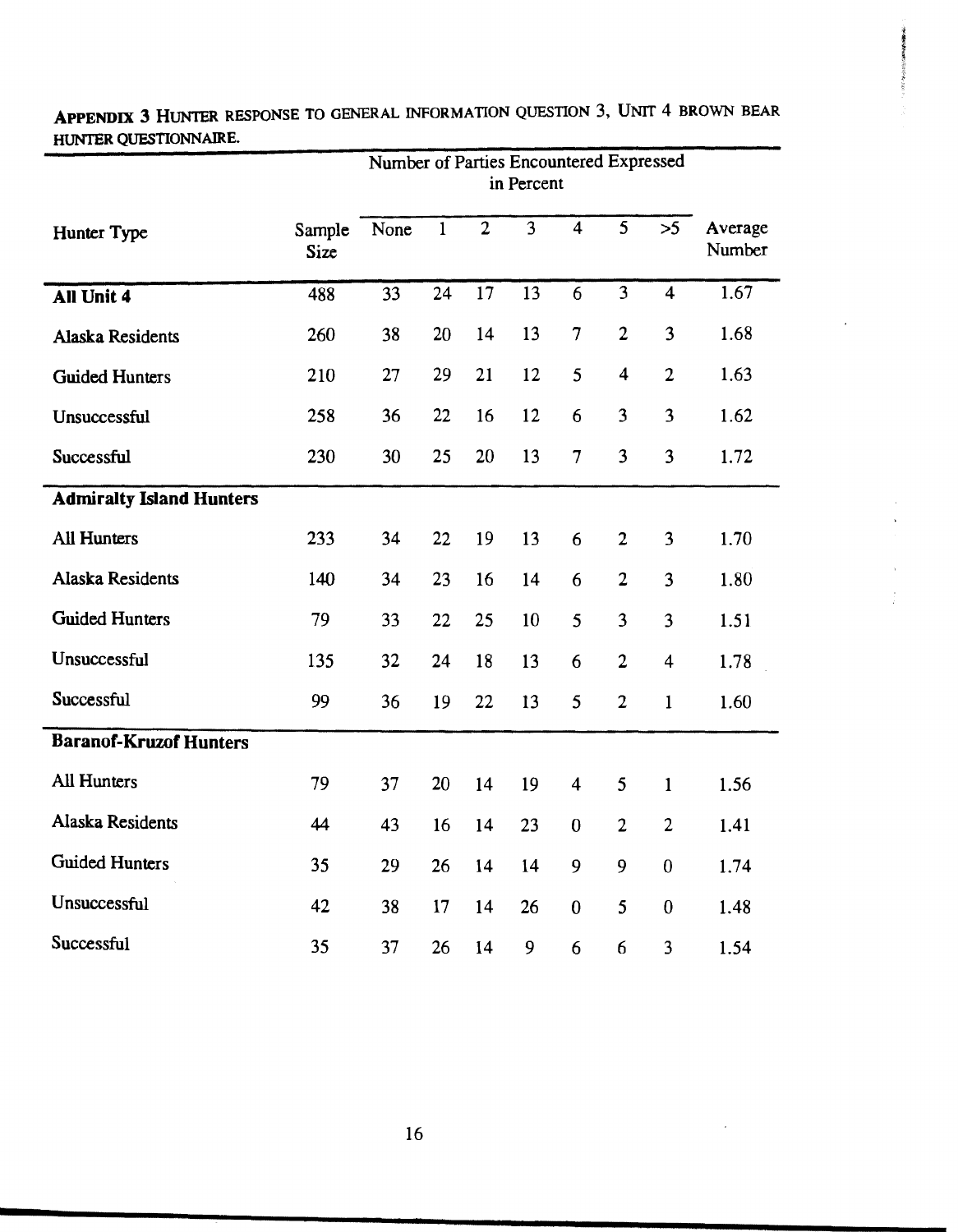# APPENDIX 3 CONTINUED

## Chichagof Island (excluding NECCUA)

| All Hunters              | 153 | 25 | 30 | 15                      | 14 | 8                       | 5                       | 3                | 1.79 |  |
|--------------------------|-----|----|----|-------------------------|----|-------------------------|-------------------------|------------------|------|--|
| Alaska Residents         | 65  | 34 | 20 | 9                       | 17 | 11                      | 5                       | 3                | 1.89 |  |
| <b>Guided Hunters</b>    | 81  | 20 | 40 | 20                      | 12 | 5                       | 5                       | 3                | 1.70 |  |
| Unsuccessful             | 75  | 32 | 24 | 15                      | 16 | 8                       | $\overline{\mathbf{4}}$ | $\mathbf{0}$     | 1.67 |  |
| Successful<br>$\epsilon$ | 74  | 20 | 35 | 16                      | 12 | 5                       | 5                       | 5                | 1.88 |  |
| <b>NECCUA)</b>           |     |    |    |                         |    |                         |                         |                  |      |  |
| <b>All Hunters</b>       | 45  | 33 | 18 | 11                      | 24 | 9                       | $\overline{2}$          | $\mathbf{0}$     | 1.82 |  |
| Alaska Residents         | 26  | 42 | 8  | 8                       | 23 | 12                      | $\overline{\mathbf{4}}$ | $\bf{0}$         | 1.96 |  |
| <b>Guided Hunters</b>    | 18  | 17 | 33 | 17                      | 28 | 6                       | $\boldsymbol{0}$        | $\bf{0}$         | 1.72 |  |
| Unsuccessful             | 23  | 43 | 13 | $\overline{\mathbf{4}}$ | 26 | $\overline{\mathbf{4}}$ | $\overline{\mathbf{4}}$ | $\boldsymbol{0}$ | 1.83 |  |
| Successful               | 16  | 19 | 25 | 25                      | 13 | 19                      | $\mathbf{0}$            | $\mathbf{0}$     | 1.88 |  |
|                          |     |    |    |                         |    |                         |                         |                  |      |  |

 $\mathfrak{f}$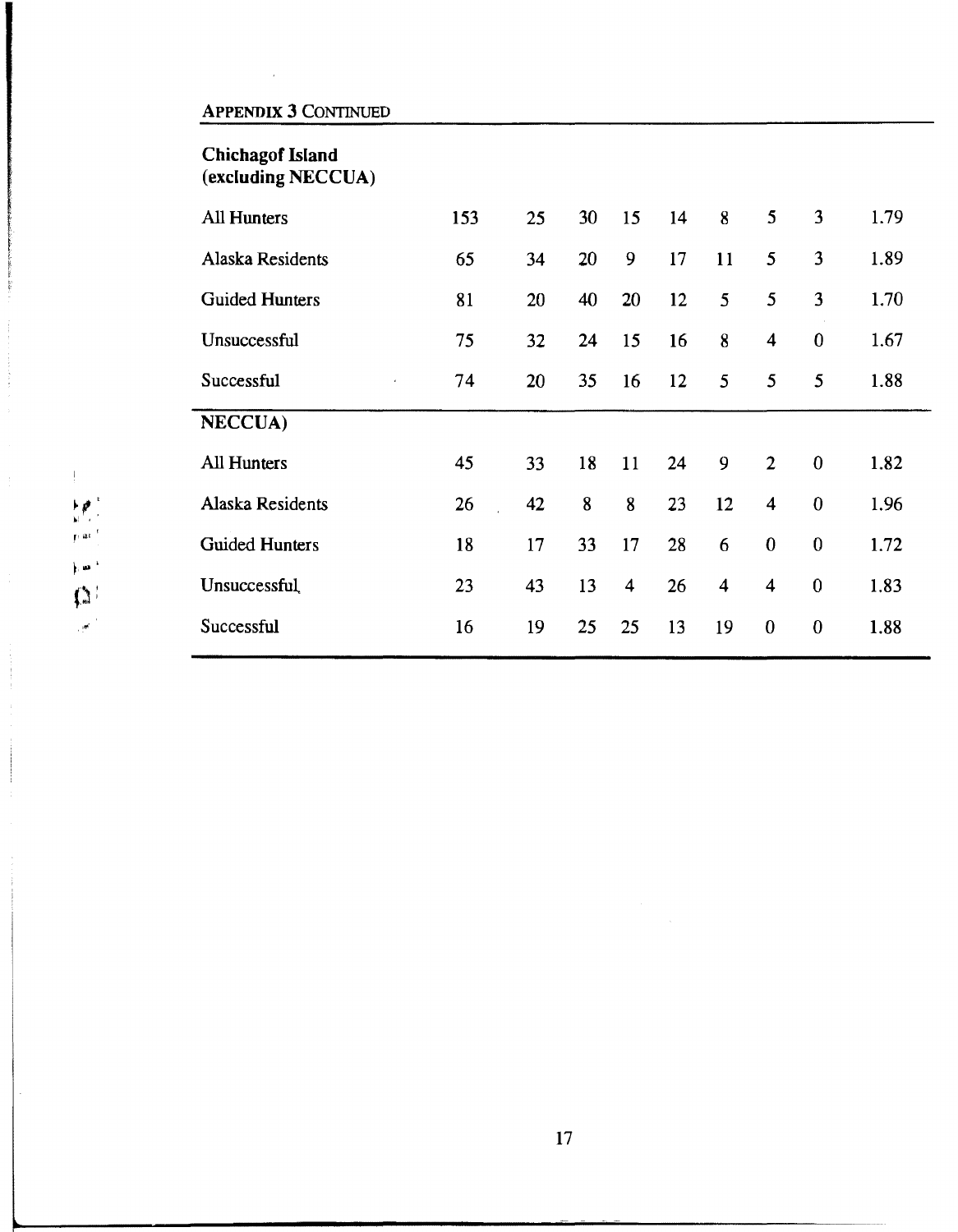# APPENDIX 4 HUNTER CLASSES AND EXPERIENCE USED TO MODEL RESPONSES TO UNIT 4 BROWN BEAR HUNTER QUESTIONNAIRE\*.

- Contrast Support Support Support Support Support Support Support Support Support Support Support Support Support Support Support Support Support Support Support Support Support Support Support Support Support Support S

A. Origin of hunter:

Nonresident Unit 4 residents Non-Unit 4 Alaska residents

B. Most recent area hunted:

Admiralty Island Baran of-Kruzof Islands Chichagof-Yakobi Islands excluding NECCUA Northeast Chichagof Control Use Area Any combinations of the above areas

C. Most recent season hunted:

Fall season Spring season

D. Hunter experience:

Hunted once; low experience in Unit 4 Hunted 2 or more times: higher experience in Unit 4

E. Transportation used:

Airplane Boat All other means

F. Killed a bear:

**Successful** 

Unsuccessful

\* Based on information provided in the hunter's most recent registration permit hunt report. Responses from the bear hunter questionnaire were pooled to create contrasting classes of hunters to determine if hunter characteristics biased responses to a question (statement}.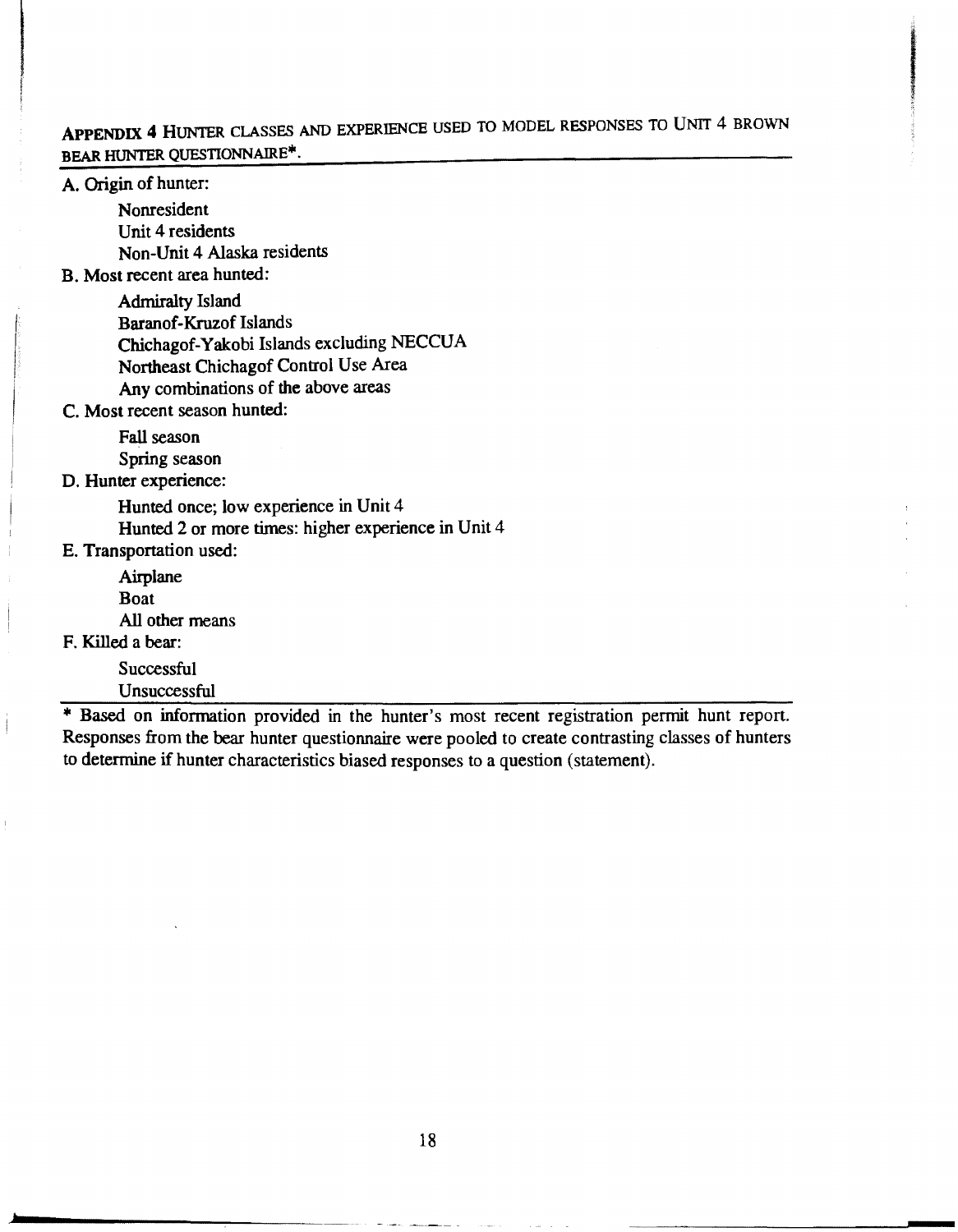# NOTES

 $\frac{1}{\epsilon}$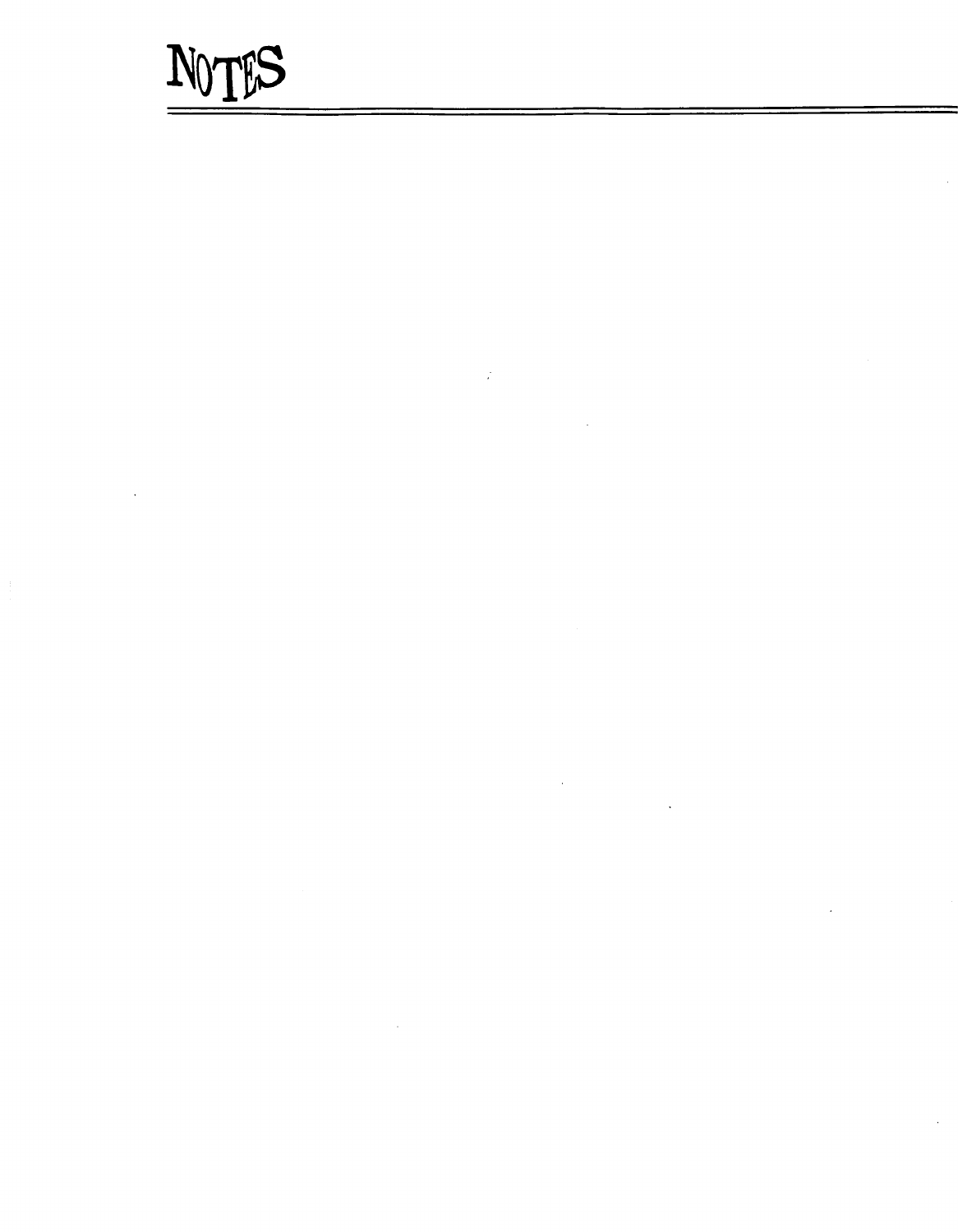# Alaska's Game Management Units